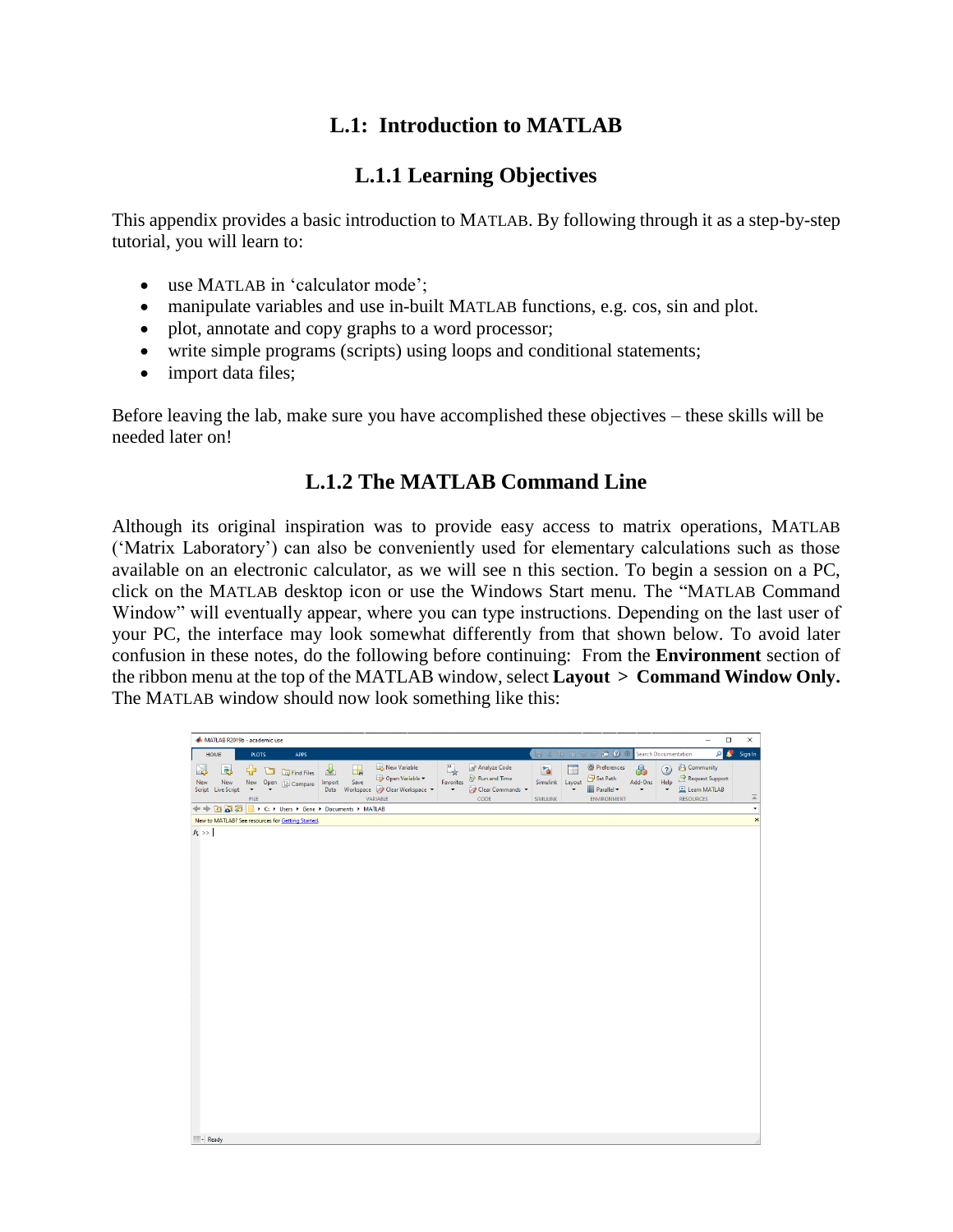Type 1+2 and press the Enter key. The result is assigned to the generic variable ans and is printed on the screen.

```
>> 1 + 2ans = 3
```
Not too difficult so far! You can quit MATLAB at any time by typing quit in the command window.

## **L.1.2.1 Expressions**

The usual arithmetical operators,

- + addition
- subtraction
- \* multiplication
- / division
- ^ power

can be used in expressions. The rules of precedence are  $\land$  first, then  $/$ ,  $\star$ , -, and finally +. Expressions in brackets are evaluated first. Where two operations rank equally in the order of preference, then the calculation is performed from left to right. Blank spaces around the  $=$ ,  $+$  and - signs are optional. Spaces are used in these notes to improve readability, but you do *not* need to type these spaces out when you try the examples for yourself.

Arithmetic expressions allow MATLAB to be used in 'calculator mode' as shown below, always remembering to press enter after typing a command:

```
>> 100 / 5
ans = 20
>> 100 / 5 / 2
ans = 10
>> 100 + 5 / 2ans =
```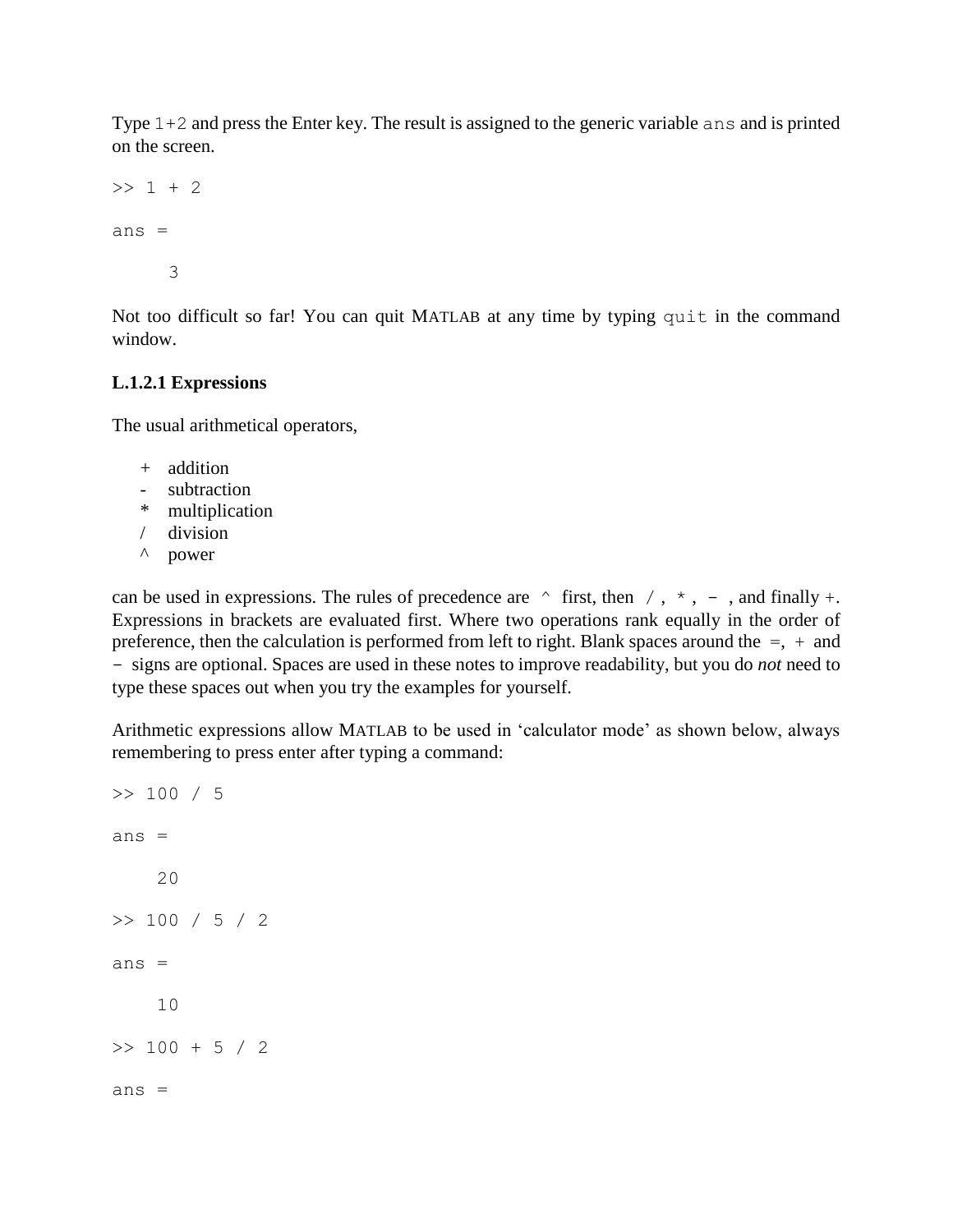```
 102.5000
>> (100 + 5) / 2
ans =
    52.5000
>> 100 + 5 ^ 2 / 2
ans =
   112.5000
\gg 100 + 5 \land (2 / 2)
ans =
    105
```
In all these examples, the result is assigned to the generic variable ans. Variables can be used in expressions if they have previously been assigned a numerical value, as in the following example:

```
>> a = 10a = 10
>> b = 100
b = 100
\gg a * b
ans =
         1000
```
Variables can be reassigned:

 $>> a = 10$  $a =$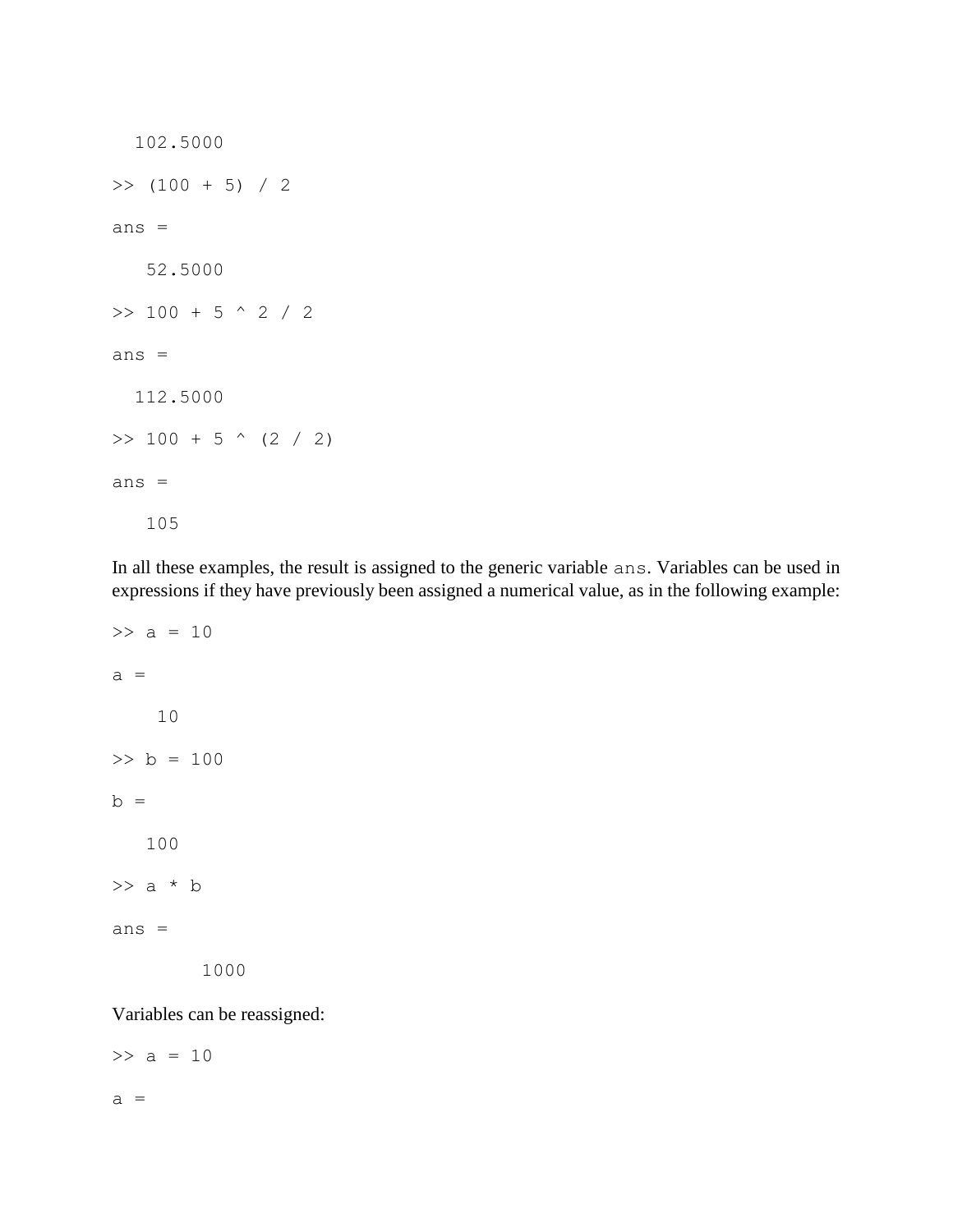10 >> b = 100  $b =$  100  $\gg$  a = a \* b  $a =$ 1000

Use the who command to see a list of defined variables in alphabetical order. If you have been typing the commands above, you will have three variables in memory so far: a, ans and b.

```
>> who
Your variables are:
a ans b
```
Type the name of one of these variables and press return to see its current value:

```
\gg a
a = 1000
>> b
b = 100
```
#### **Exercise L.1.1**

Use MATLAB to evaluate the following:

- (i)  $100 + 5^3$
- (ii)  $100 + 5$ 2+10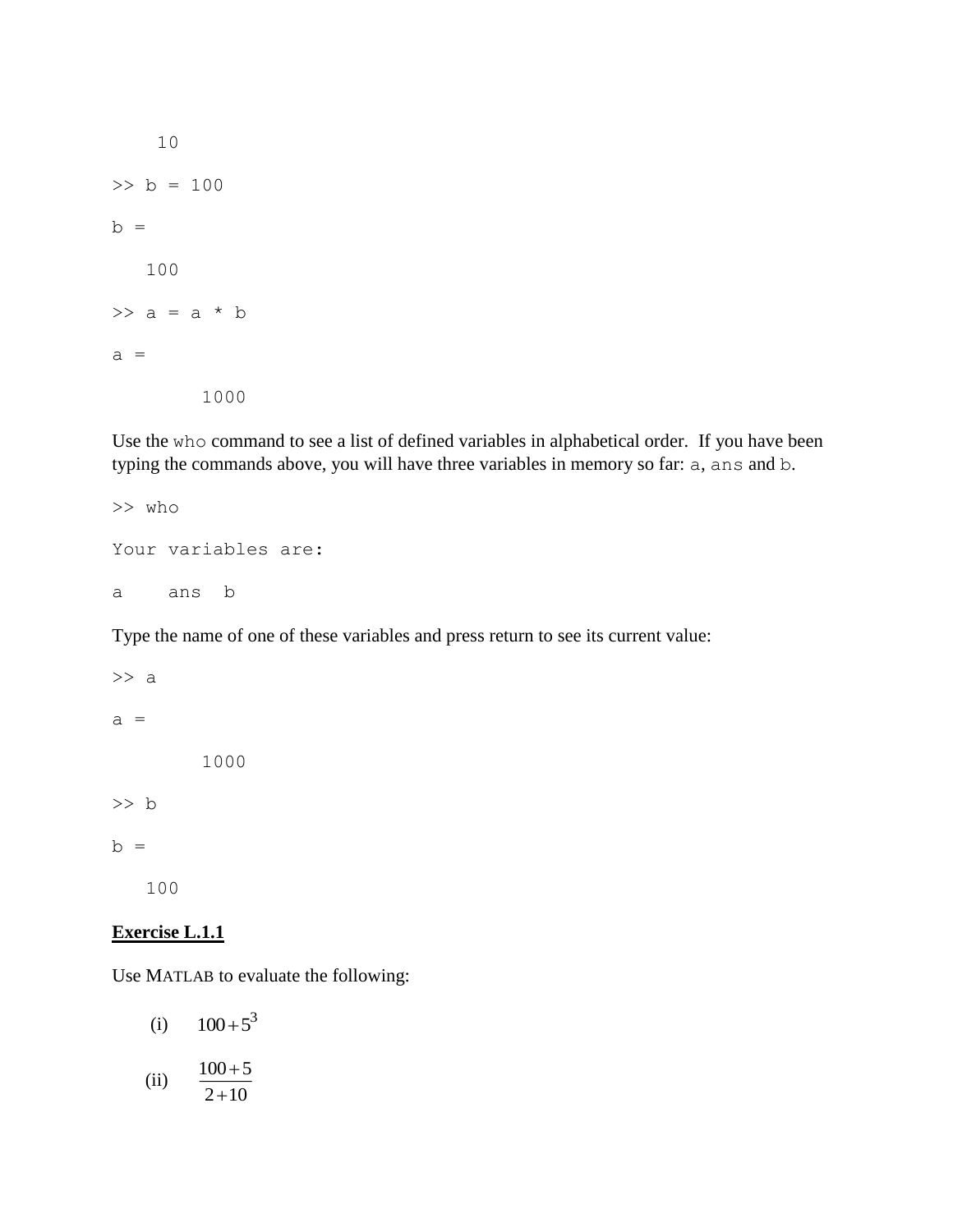(iii) 
$$
3 \times 100 + \frac{97 \times 5}{2 + 20}
$$

## **L.1.2.2 Editing previous commands**

MATLAB responds to invalid expressions with a statement indicating what is wrong, as in the example below. Here, we intended to sum two variables and then divide the result by 2, but we mistakenly left out the closing right parenthesis.

```
> b = 100h = 100
>> c = 5c = 5
\gg (b+c/2)
 (b+c/2)\uparrow \uparrowError: Invalid expression. When calling a function or indexing a 
variable, use parentheses. Otherwise, check for mismatched 
delimiters.
Did you mean:
\gg (b+c/2)
```
Note that, even though it's wrong this time, MATLAB also suggests a possible correction for the error. If the suggestion is what you intended, then just press Enter to use it.

Also, at any time, you can use the cursor keys to:

- Use **left** / **right** arrow keys to edit text on the command line,
- Use the **up** / **down** arrow keys to scroll back to find previously entered commands, and use them again.

## **Exercise L.1.2**

Use the arrow keys to edit and correct the previous command and find  $(b+c)/2$ . Check that the answer makes sense.

## **L.1.2.3 Statements and variables**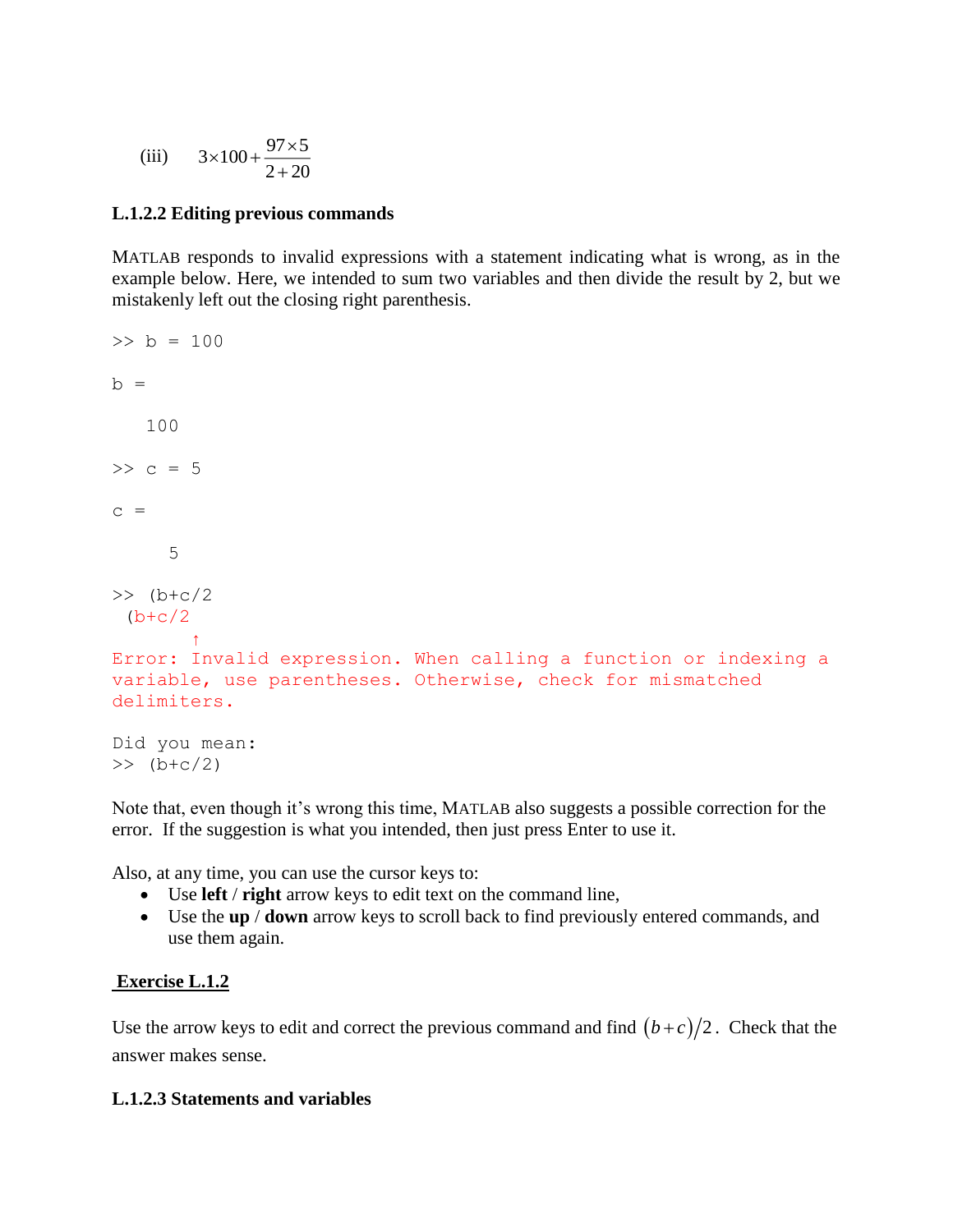Statements have the generic form:  $variable = expression$ 

The equals symbol implies the assignment of the expression to the variable. Several scalar examples have already been given above, while a typical vector statement is:

>> 
$$
x = [1 \ 3]
$$
  
 $x =$   
 $1 = 3$ 

Here the numbers 1 and 3 are assigned to elements of an array or vector (i.e. a list of numbers) with the variable name x. The statement is executed immediately after the enter key is pressed. The array x is automatically displayed after the statement is executed.

If the statement is followed by a semi-colon then the array is not displayed. Thus, now typing the statement:

 $>> x = [1 4];$  $\gt$ 

would not result in any output on screen but *the assignment will still have been carried out!* You can confirm this for the above example by checking the current value of the variable:

 $>> x$ 

 $x =$ 

1 4

Although not often required in these notes, the semi-colon is useful when analyzing large arrays, since it avoids having to wait for several pages of data to scroll down the screen. It is also useful later on when writing your own functions, since you can avoid displaying unnecessary intermediate results to the screen.

Array elements can be any valid MATLAB expression. For example:

```
\gg x = [-1.3 3 ^ 2 (1 + 2 + 3) * 4 / 5]
x = -1.3000 9.0000 4.8000
```
Individual array elements can be referenced with indices inside parentheses. Thus, continuing the previous example: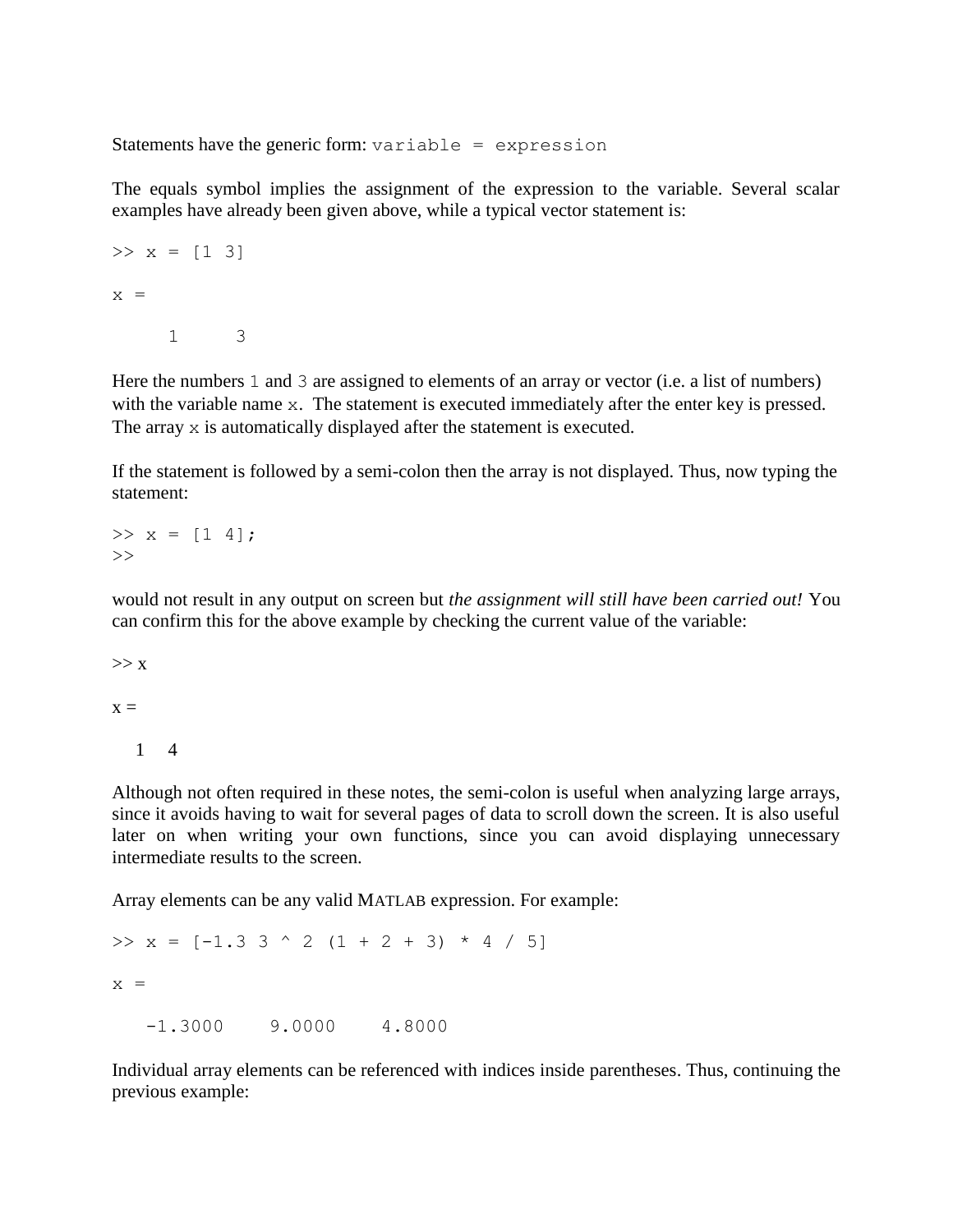| $\gg$ a = x(2)               |  |               |
|------------------------------|--|---------------|
| $a =$                        |  |               |
| 9                            |  |               |
| >> x(1)                      |  |               |
| $ans =$                      |  |               |
| $-1.3000$                    |  |               |
| $\gg -2*x(1)$                |  |               |
| ans $=$                      |  |               |
| 2.6000                       |  |               |
| $\Rightarrow$ x(5) = -2*x(1) |  |               |
| $x =$                        |  |               |
| $-1.3000$ 9.0000 4.8000      |  | $0 \t 2.6000$ |

In the last case, notice that the size of the array has been automatically increased to accommodate the new element. Any undefined intervening elements, in this case  $x(4)$ , are set to zero.

## **L.1.2.4 Elementary functions**

All the common trigonometric and elementary mathematical functions are available for use in expressions. A partial list includes:

| sin(X)   | sine of the elements of X in radians,       | $\sin d(X)$ for degrees   |
|----------|---------------------------------------------|---------------------------|
| asin(X)  | arcsine of the elements of X in radians,    | $asind(X)$ for degrees    |
| cos(X)   | cosine of the elements of X in radians,     | $\cos d(X)$ for degrees   |
| acos(X)  | arccosine of the elements of X in radians,  | $acosd(X)$ for degrees    |
| tan(X)   | tangent of the elements of X in radians,    | $t$ and $(X)$ for degrees |
| atan(X)  | arctangent of the elements of X in radians, | $atand(X)$ for degrees    |
| abs(X)   | absolute value of the elements of X         |                           |
| sqrt(X)  | square root of the elements of X            |                           |
| imag(X)  | imaginary part of the elements of X         |                           |
| real(X)  | real part of the elements of X              |                           |
| log(X)   | natural logarithm of the elements of X      |                           |
| log10(X) | base 10 logarithm of the elements of X      |                           |
| exp(X)   | exponential of the elements of X            |                           |
| sum(X)   | sum of the elements of X                    |                           |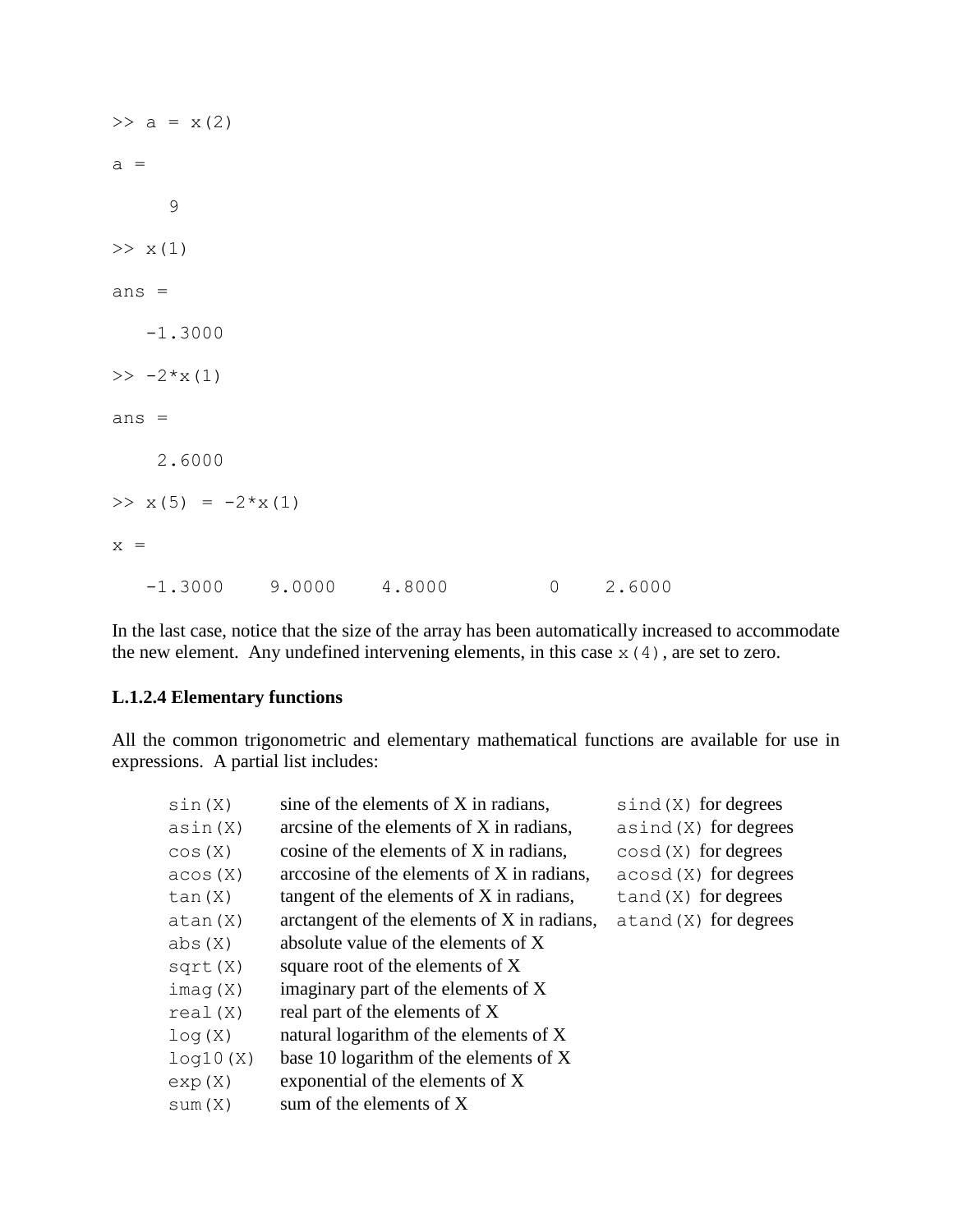length $(X)$  length of X

These functions can be included in any expression. Note that the argument X of the function may be a scalar or an array. In the latter case, the result is an array with element-by-element correspondence to the elements of X, as can be seen in this example:

```
>> sin([0 1])ans = 0 0.8415
```
Variable names begin with a letter that may be followed by any number of letters and numbers (including underscores), although MATLAB only remembers the first 31 characters. It is good practice to use meaningful names, but not to use names that take too long to type. Since MATLAB is case sensitive, the variables A and a are different. Note that all the predefined functions, such as those listed above have lowercase names.

```
\gg a = [0 1];
\gg A = sin(a)
A = 0 0.8415
\gg B = cos(a)
B = 1.0000 0.5403
```
The function clear removes a variable from the workspace:

```
>> clear A
>> who
Your variables are:
B a ans b c x
```
MATLAB has several predefined variables, including:

| рi  | π            |
|-----|--------------|
| NaN | not-a-number |
| Tnf | $\infty$     |
|     | $\sqrt{-1}$  |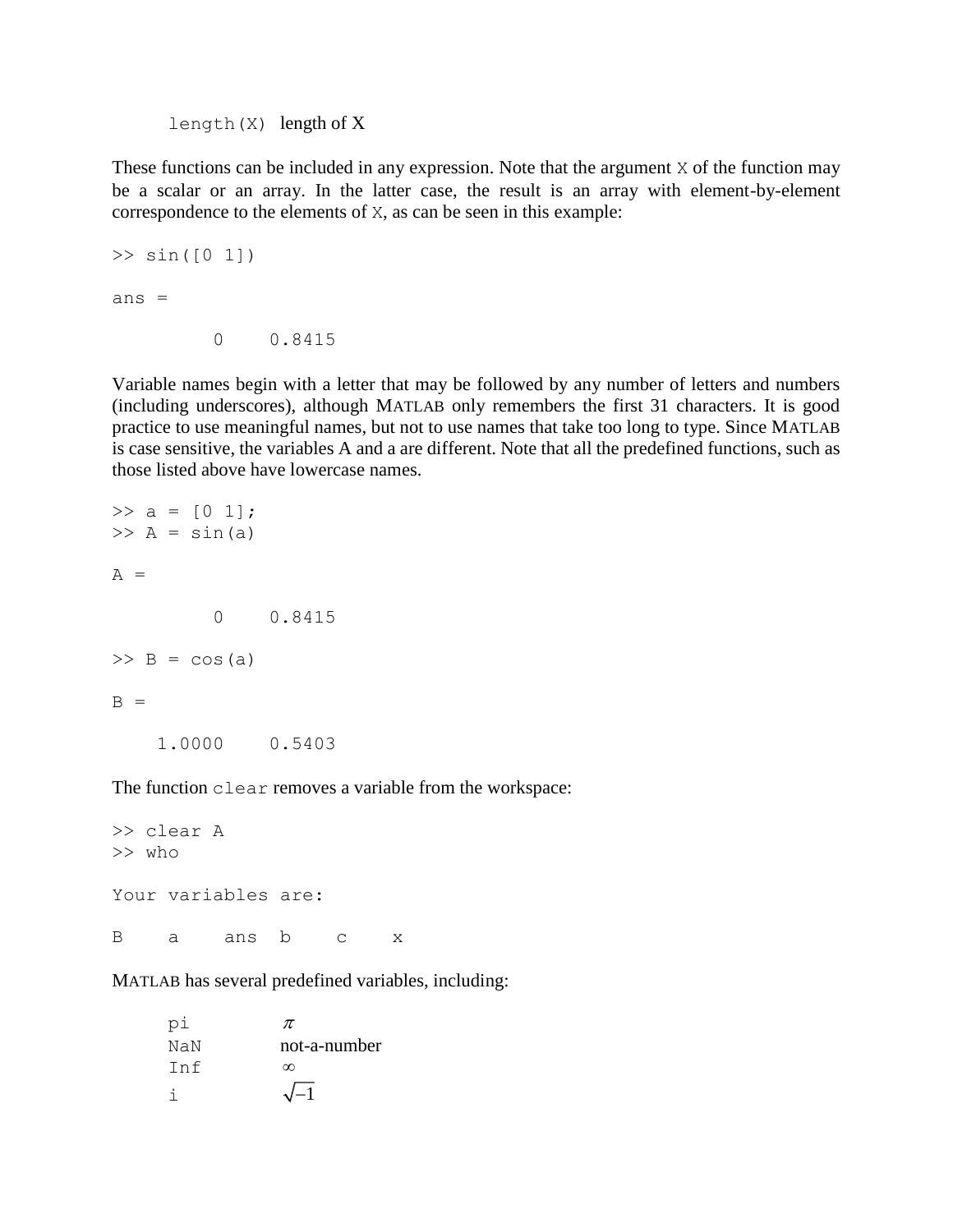$\sqrt{-1}$ 

Although it is not recommended, these predefined variables can be overwritten. In the latter case, they can be reset to their default values by using the clear function. For example:

```
>> pi
ans = 3.1416
>> pi = 5
pi =
      5
```
## **Oops, this is probably a bad idea! To correct it, type the following:**

>> clear pi >> pi ans  $=$ 3.1416

The special variable called NaN results from undefined operations. For example:

 $>> 0/0$ 

 $ans =$ 

NaN

Variables are stored in the *workspace.* The who function introduced above gives a list of the variables in the workspace, while the whos function gives additional information such as the number of elements in an array and the amount of memory occupied. Typing clear by itself *removes all variables from the workspace*, while clear name1 name2 ... removes only the variables named in the list.

All computations in MATLAB are performed in *double precision*. However, the screen output can be displayed in several formats. The default contains four digits past the decimal point for nonintegers, as seen above. This can be changed using the format function as shown below: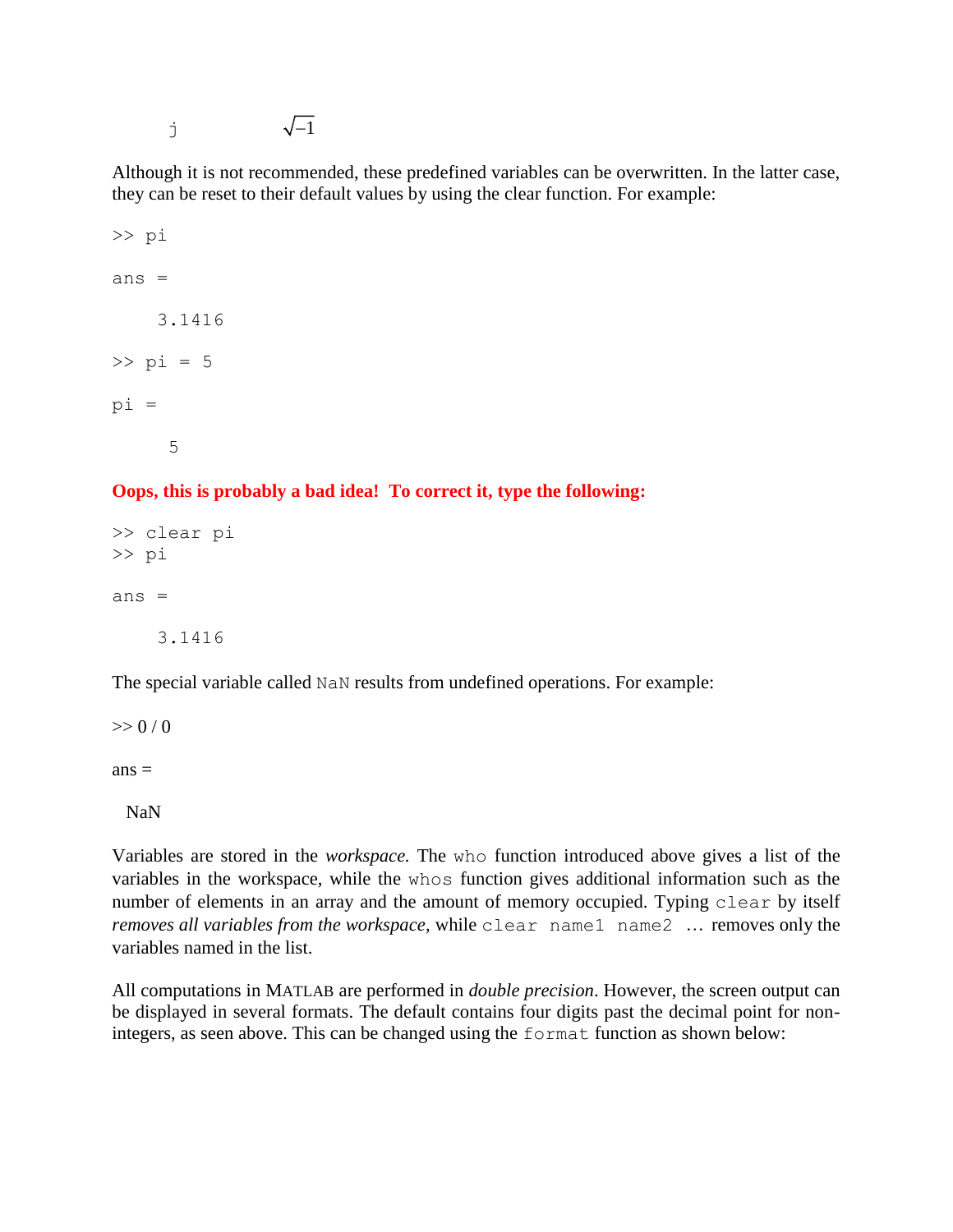>> format long >> pi ans  $=$  3.141592653589793 >> format short e >> pi ans  $=$  3.1416e+00 >> format long e >> pi ans  $=$ 3.141592653589793e+00

Finally, return to the standard format:

```
>> format short
>> pi
ans = 3.1416
```
## **L.1.2.5 Array operations**

Arrays with the same number of elements can be added and subtracted. This means adding and subtracting the corresponding elements in the arrays, as in the following example:

```
>> x = [1 2 3];>> y = [4 \ 5 \ 6];>> z = x + yz = 5 7 9
```
This is called an *element-by-element* operation. Such operations are useful for setting up tables of values for graph plotting. Attempting to perform element-by-element operations on arrays containing different numbers of elements will result in an error message.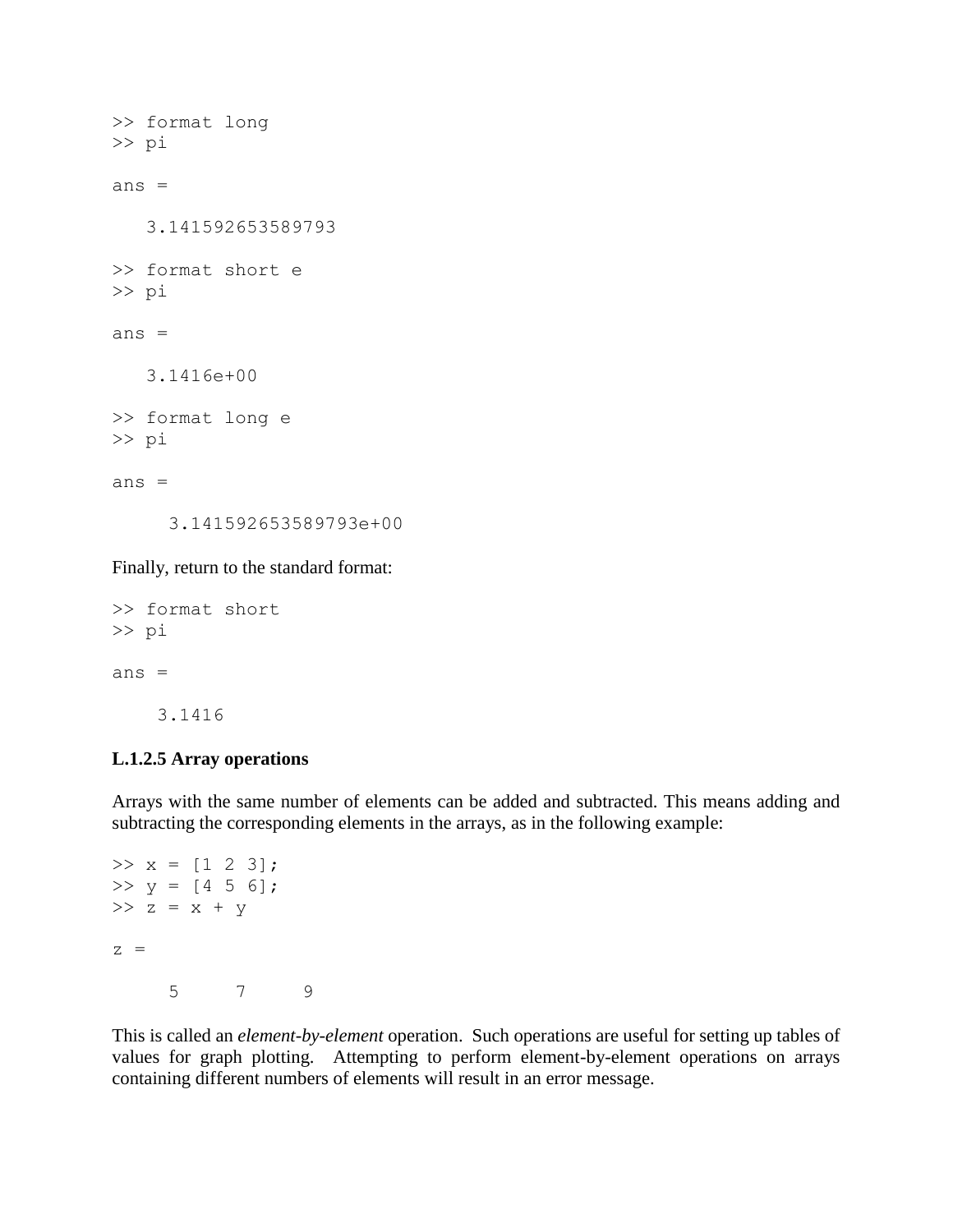Addition, subtraction, multiplication and division of an array by a scalar (an array with one element) is allowed and results in the operation being carried out on every element of the array. Thus, continuing the previous example:

```
>> w = z - 1w = 4 6 8
```
Larger arrays can be set up by using the *colon* notation to generate an array containing the numbers from a starting value xstart, to a final value xfinal, with a specified increment xinc, by a statement of the form:  $x =$  [xstart: xinc: xfinal]. The following example generates a set of *x* and *y* values where  $y = x \sin(x)$ :

 $\gg$  x = [0 : 0.1 : 0.5]

 $x =$ 

0 0.1000 0.2000 0.3000 0.4000 0.5000

 $>> y = x$ .\*  $sin(x)$ 

 $y =$ 

0 0.0100 0.0397 0.0887 0.1558 0.2397

When element-by-element operations involve multiplication, division or powers, the operator must be preceded by a dot. Further examples are shown below. *It is easy to forget this and encounter an error*!

```
>> A = [1 2 3];>> B = [-6 7 8];>> A.* Bans = -6 14 24
>> A . 2ans = 1 4 9
```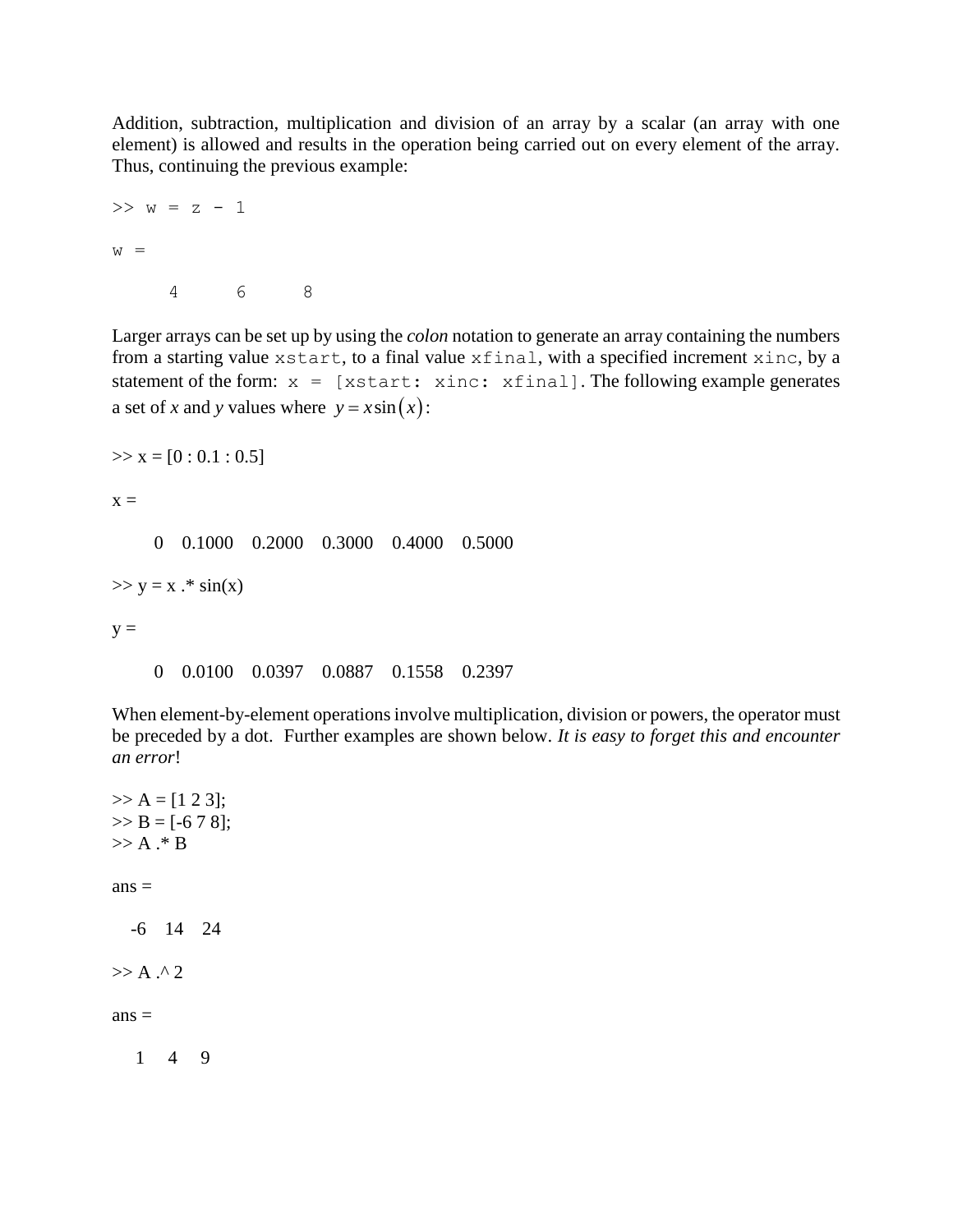The dot avoids ambiguities which would otherwise arise since, by default, MATLAB expects vector-matrix analysis. (See below.)

#### **L.1.2.6 Vectors and Matrices**

In vector-matrix terms, it is not possible to multiply two row vectors, hence simply typing  $A^*B$ (without including the dot) results in an error:

```
>> A = [1 2 3];>> B = [-6 7 8];>> A * B
Error using * 
Incorrect dimensions for matrix multiplication. Check that the 
number of columns in the first matrix matches the number of rows 
in the second matrix. To perform elementwise multiplication, use 
'.*'.
```
However, a row vector can be multiplied by a column vector as follows. First of all, take the transpose of B using the apostrophe symbol, to create a column vector:

 $\gg$  C = B'  $C =$  -6 7 8

In vector-matrix analysis, the order of the multiplication makes a difference to the solution:

 $\gg$  A  $*$  C  $ans =$  32  $>> C*A$  $ans =$  $-6$   $-12$   $-18$  7 14 21 8 16 24

If you are not sure about the above results, then you might wish to read up about vectors and matrices. Matrices can be defined by using a semi-colon to start each new row: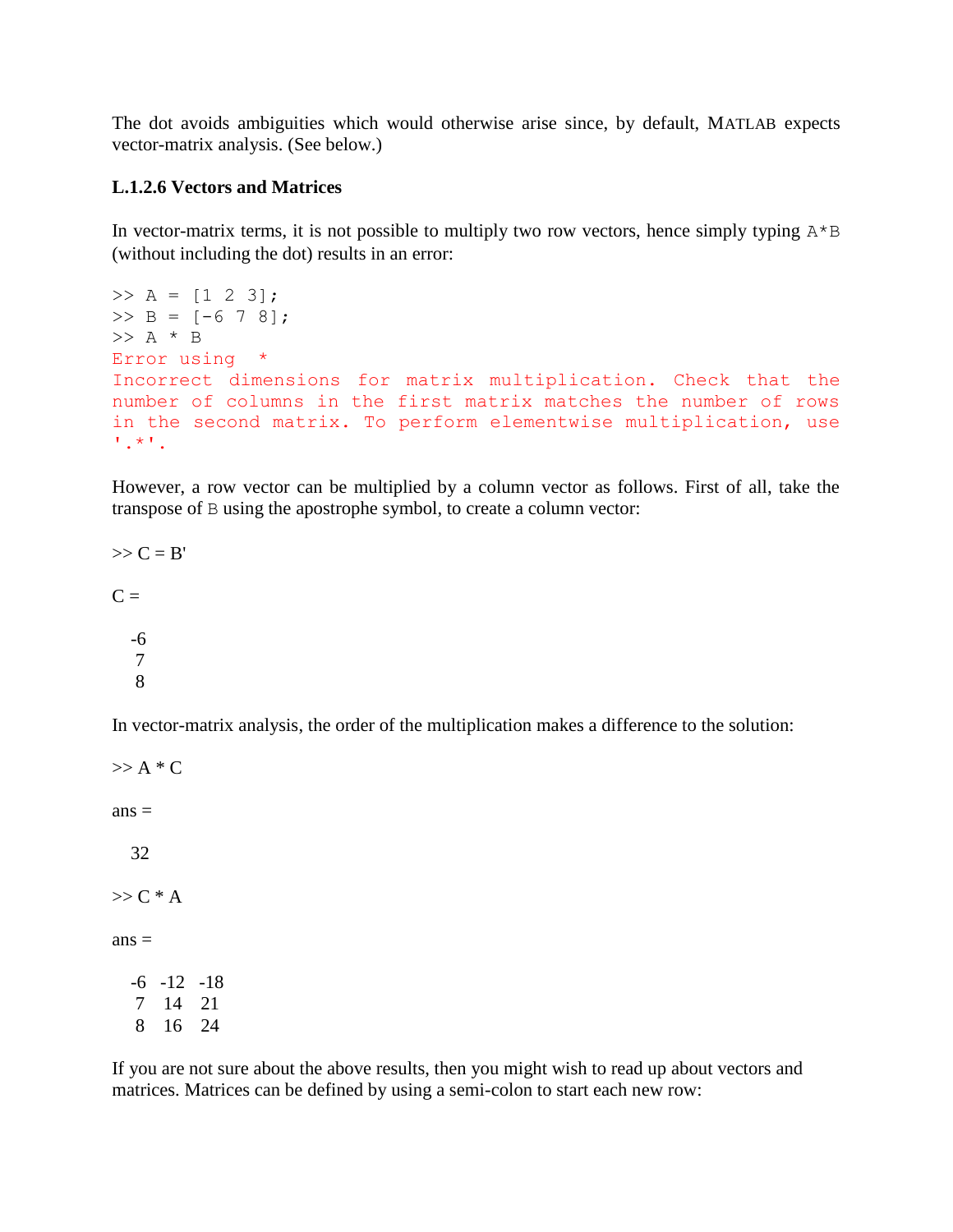$>> X = [1 \ 2; \ 3 \ 4; \ 5 \ 6]$  $X =$  1 2 3 4 5 6

The transpose operator also works for matrices, as shown below:

>> X' ans =  $\begin{array}{cccc} 1 & 3 & 5 \\ 2 & 4 & 6 \end{array}$ 4

Some matrices can be defined using built-in MATLAB functions, as in the following examples:

```
>> ones (2, 3)ans =
    1 1 1
 1 1 1
\gg zeros(2,2)
ans = 0 0
    0 0
\gg eye(3,3)
ans = 1 0 0
 0 1 0
 0 0 1
```
The last example is called the identity matrix.

# **Exercise L.1.3**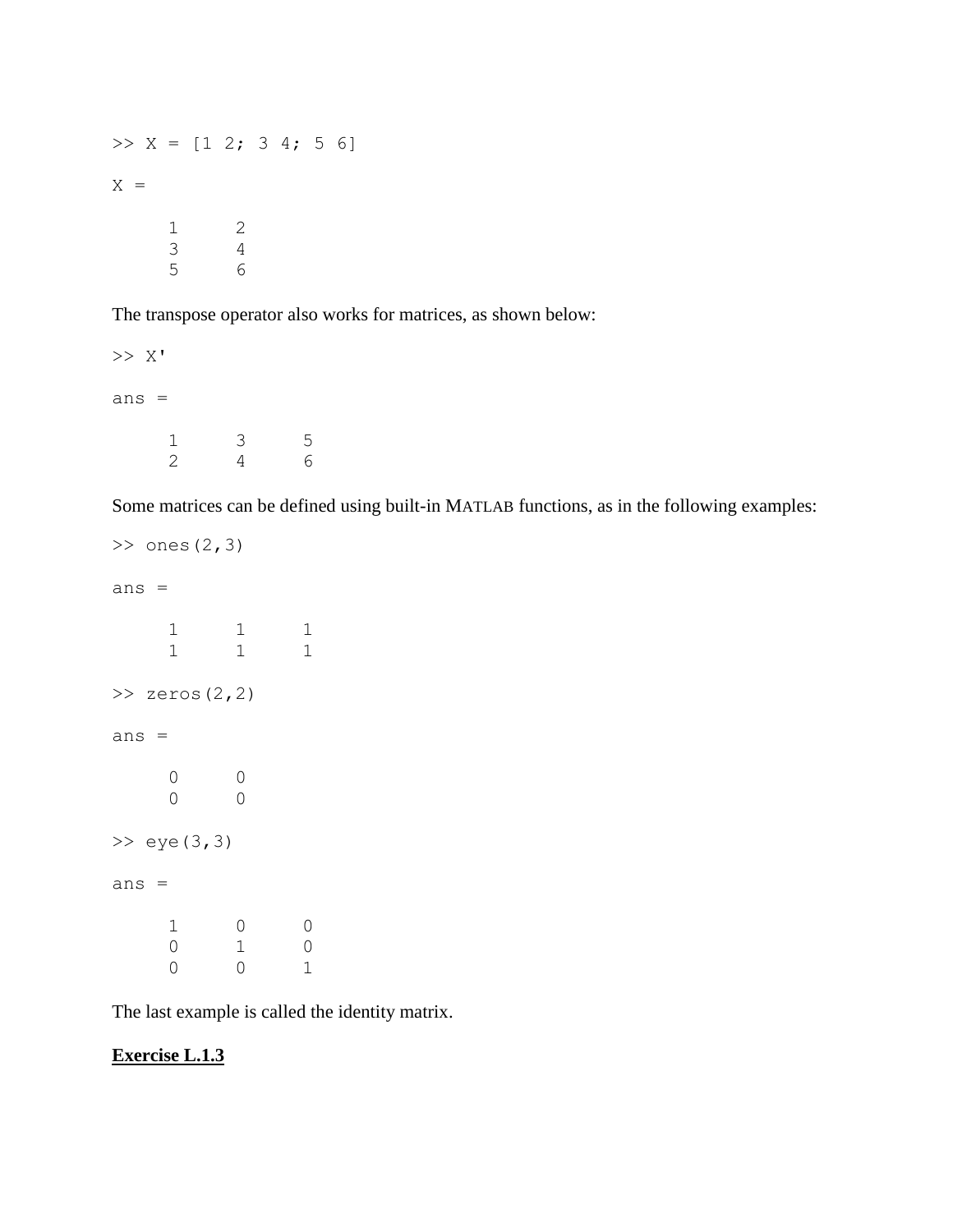- 1. Experiment with the functions ones, zeros and eye to learn how they work. Use these functions to create the following:
	- a. a 5 x 5 diagonal matrix with its diagonal elements all equal to 8
	- b. a  $6 \times 6$  matrix with all of its elements equal to 3.5
- 2. Evaluate the following expressions, with:  $A = 100$ ,  $B = 5$ ,  $C = 2$ ,  $D = 10$ .

a. 
$$
\frac{A+B+C}{2D}
$$
  
b. 
$$
A+B^{C}
$$
  
c. 
$$
\frac{-1}{B(A-B)}
$$
  
d. 
$$
\frac{AD}{BC}
$$

- 3. Calculate the areas of circles of radius 1, 1.5, 2, 2.5, ..., 10m. Hint: to quickly solve all nineteen cases at once, first define an array for the radius, e.g.  $rad = [1:0.5:10]$ .
- 4. Calculate the areas of the rectangles whose lengths and widths are given in the following table. Again, it is good practice to use arrays; for more advanced problems, this would save the programmer a lot of time.

| length | 10 |     |
|--------|----|-----|
| width  |    | 0.5 |

#### **L.1.2.7 Graphics**

Graphics play an important role in the design and analysis of engineering systems. The objective of this section is to introduce the most basic x-y plotting capability of MATLAB. A figure window is brought up automatically when the plot function is used. The user can switch from the figure window to the command window using the mouse. Multiple plots may be open at one time: use the figure command to open a new figure window.

Available plot functions include:

| plot (x, y)    | plots the array $\times$ versus the array $\times$                                |
|----------------|-----------------------------------------------------------------------------------|
| semilogx(x, y) | plots the array x versus the vector $\gamma$ with $\log_{10}$ scale on the x-axis |
| semilogy(x, y) | plots the array x versus the vector $\gamma$ with $\log_{10}$ scale on the y-axis |
| loglog(x, y)   | plots the array x versus the vector $\gamma$ with $\log_{10}$ scale on both axes  |

The axis scales and line types are automatically chosen. However, graphs may be customized using the following functions:

| title('text') |  |  | puts 'text' at the top of the plot |  |  |  |  |
|---------------|--|--|------------------------------------|--|--|--|--|
|---------------|--|--|------------------------------------|--|--|--|--|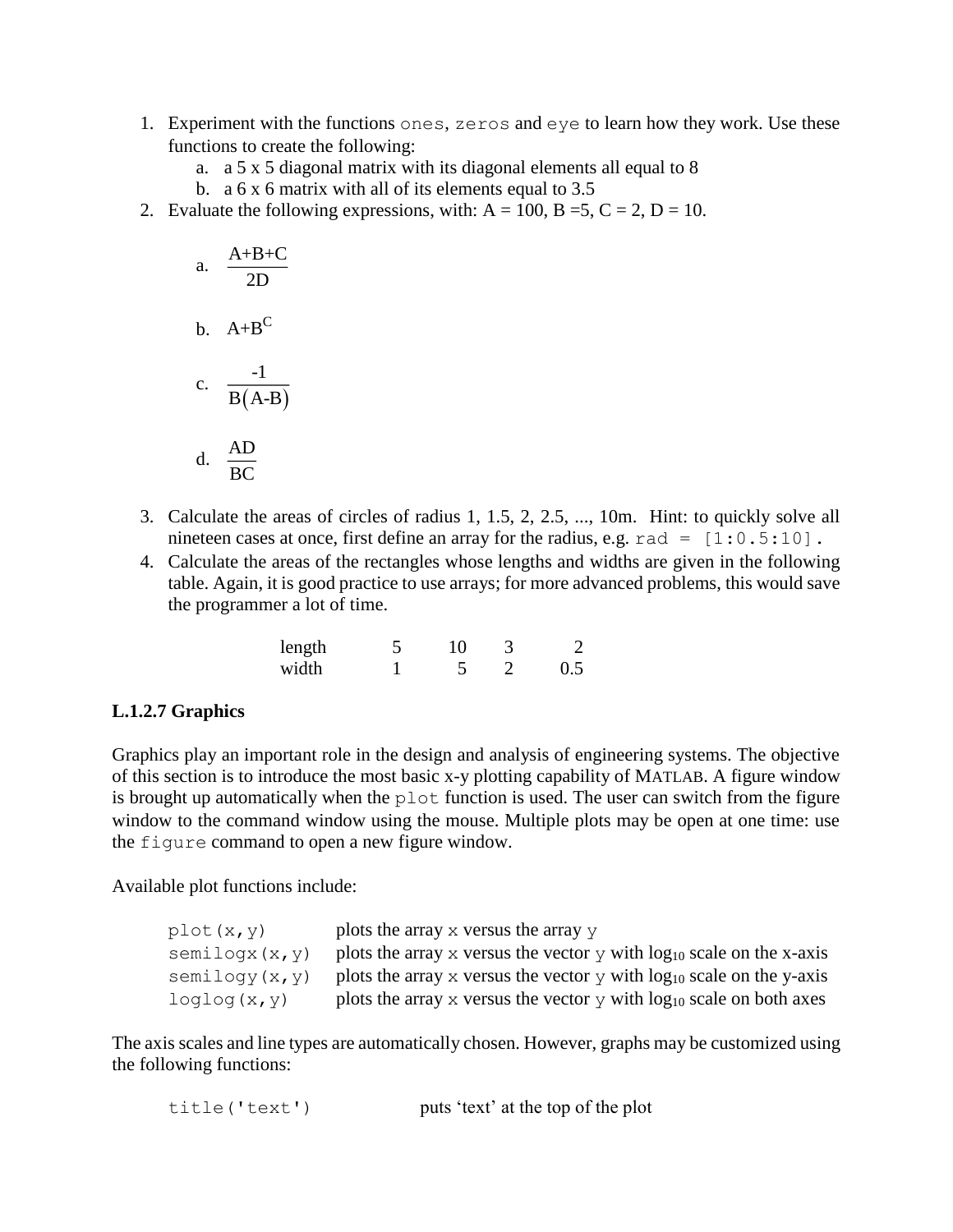| xlabel('text')     | labels the x-axis with 'text'                                             |
|--------------------|---------------------------------------------------------------------------|
| ylabel('text')     | labels the y-axis with 'text'                                             |
|                    | text $(p, q, 'text', 'sc')$ puts 'text' at $(p, q)$ in screen coordinates |
| subplot            | divides the graphics window                                               |
| grid on / grid off | draws grid lines on the current plot (turns on or off)                    |

Screen co-ordinates define the lower left corner as  $(0.0, 0.0)$  and the upper right as  $(1.0, 1.0)$ . Plots may also be annotated by using the various menu options on the graph window. To illustrate some of these functions, consider a plot of  $y = x \sin(x)$  versus *x* as shown below.

```
>> x=[0:0.1:1.0];>> y=x.*\sin(x);\gg plot(x,y)
\gg title('Example 1. Plot of y = x \sin(x)')
>> xlabel('x')
>> ylabel('y')
>> grid on
```


Plots may include more than one line and line types may be specified in the plot statement. A few examples are:

| - solid line | $--$ dashed line | : dotted line |
|--------------|------------------|---------------|
| $r$ red line | b blue line      | k black line  |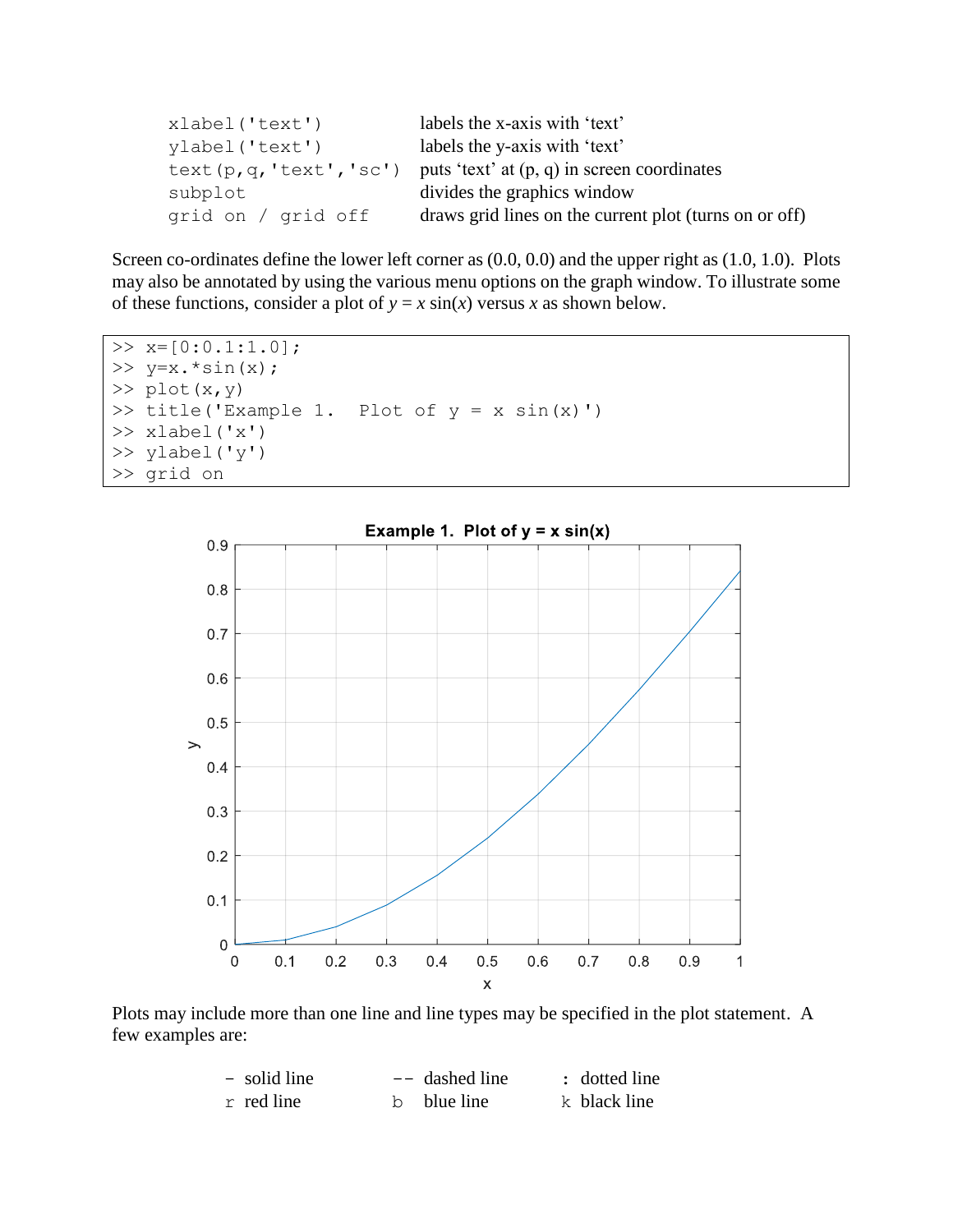Type help plot to see a full list of all the color and line type options. Normally, the plot command clears any previous lines in the same figure window. However, hold on freezes the figure and is useful for graphing multiple lines, as shown in the next example. Here, for brevity, some of the commands are written on the same line, separated by a semicolon – you can either type the example this way, or write the commands on separate lines as usual.

```
\gg x=[0:0.1:1.0]; y1=x. * sin(x); y2=sin(x);
>> plot(x,y1,'--'); hold on; plot(x,y2,'-.')
>> grid on
>> title('Example 2. Plot of y1 and y2.')
>> xlabel('x'); ylabel('y1, y2')
>> text(0.1,.85,'y1 = x sin(x) ---')
>> text(0.1,0.75,'y2 = sin(x) -.-.-.')
```


The graph display can be divided into two, four or more smaller windows using the subplot(m,n,p) function. The effect is to divide the graph display into an *m* by *n* grid of smaller windows that are inexplicably numbered consecutively. This facility is illustrated in the next example.

```
>> x=[0:0.1:1.0];>> y1=x.*sin(x); y2=sin(x); y3=x.*cos(x); y4=cos(x);
```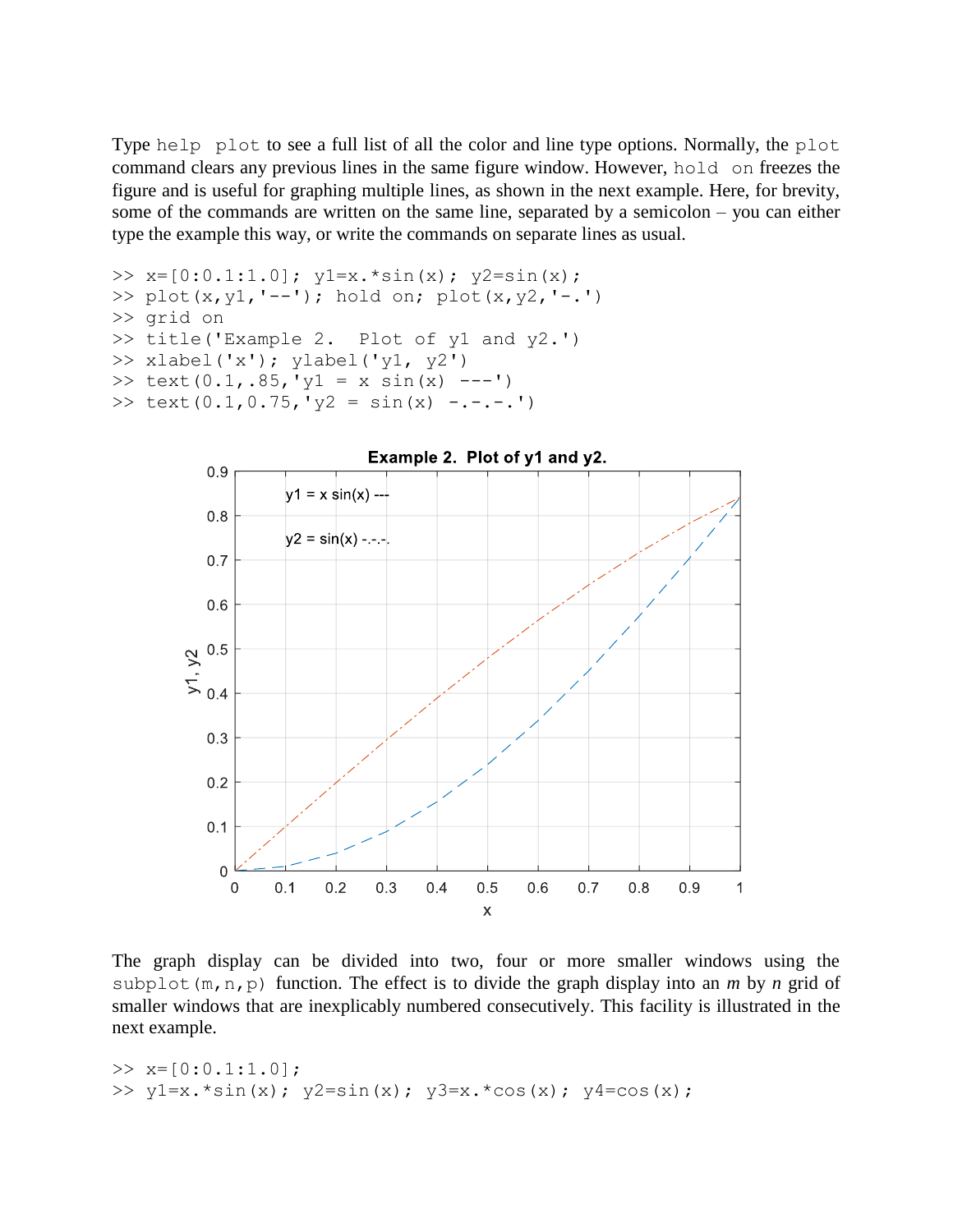```
>> subplot(2,2,1); plot(x,y1,'-')
>> grid on
>> title('Example 3. Plot of y1.')
>> xlabel('x'); ylabel('y1')
>> subplot(2,2,2); plot(x,y2,'--')
>> grid on
>> title('Example 3. Plot of y2.')
>> xlabel('x'); ylabel('y2')
>> subplot(2,2,3); plot(x,y3,':')
>> grid on
>> title('Example 3. Plot of y3.')
>> xlabel('x'); ylabel('y3')
>> subplot(2,2,4); plot(x, y4, '-.')
>> grid on
>> title('Example 4. Plot of y4.')
>> xlabel('x'); ylabel('y4')
>> subplot(2,2,4); plot(x, y4, '-.')
```


*Point of Interest*: This document was created using Microsoft Word. The MATLAB graphs were copied to the clipboard using the MATLAB Figure Window Menu: **Edit > Copy Figure**, and then pasted into the Word document.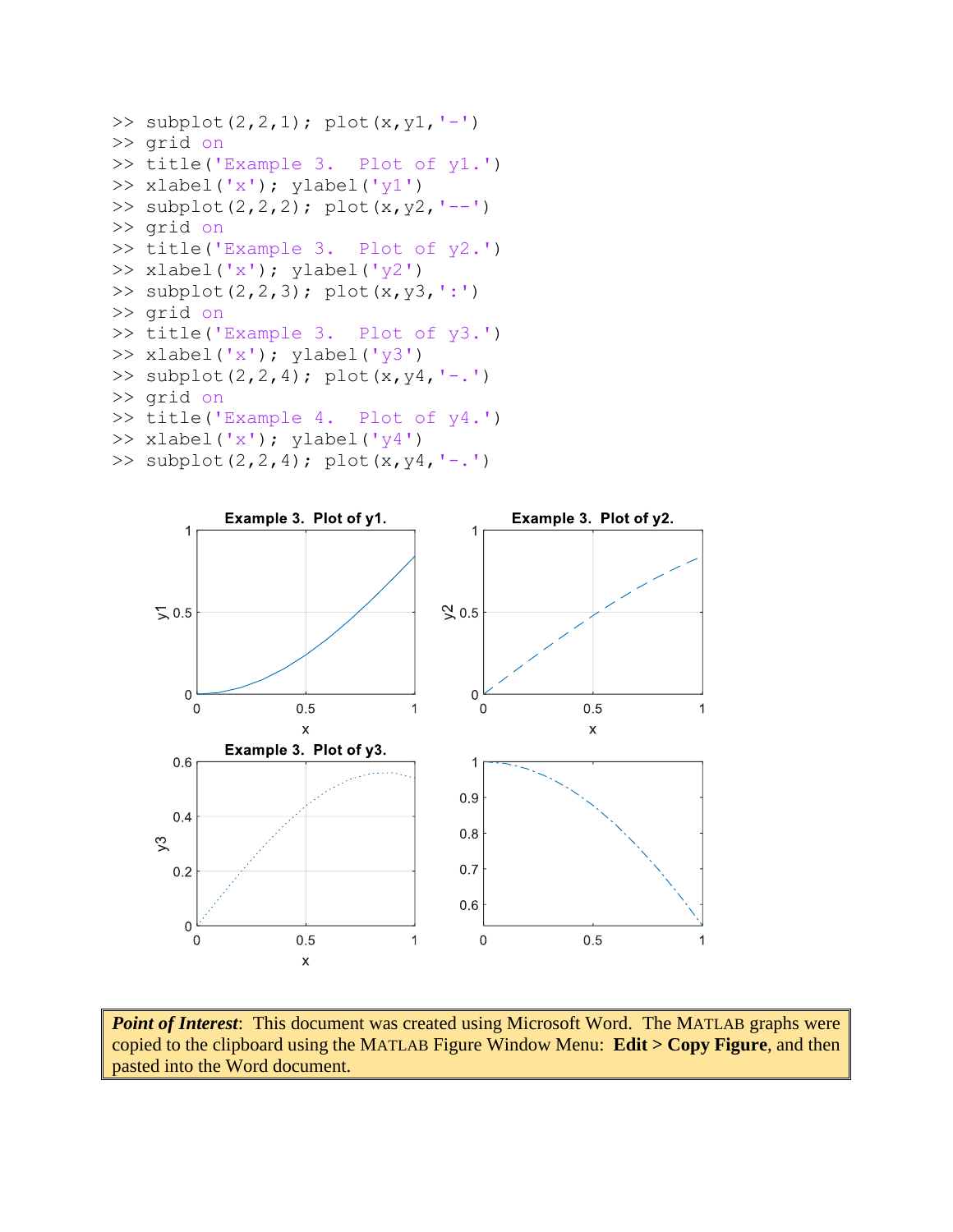#### **Exercise L.1.4**

Fahrenheit and Celsius temperatures are related by:

$$
F = \frac{9}{5} \times C + 32
$$

Plot a  $2 \times 1$  array of graphs, with:

- a. Fahrenheit vs. Celsius over the range  $-50 \le C \le 150$  in the upper window, and
- b. The inverse relationship over the range  $-50 \le F \le 250$  in the lower window.

# **L.1.3 MATLAB Scripts**

So far, all interaction with MATLAB has been at the command prompt labelled >>. At this prompt, a statement is entered and executed when the enter key is pressed. This is the preferred way of working only for short and non-repetitive jobs. However, the real power of MATLAB for engineering calculations derives from its ability to execute a long sequence of commands stored in a file. Such files, which are generally called m-files since the filename has the form filename.m, may be either a function (see Appendix L.2) or a script.

Although MATLAB provides its own editor, both scripts and functions are ordinary ASCII text files which can be created and edited using any text editor or word processor. A script is just a sequence of statements and function calls that could also be used at the MATLAB command prompt. It is invoked or 'run' by typing the filename (without the .m extension), and simply works through the sequence of statements in the script automatically.

Suppose that it is required to plot the function  $y = \sin(\omega t)$  for different values of the variable  $\omega$ (the frequency). To do this, one may create a script called plotsine.m, as shown below. You can create it by using the MATLAB Editor: select the New Script item on the MATLAB File Menu,

Type in the commands shown in the box below. Save your work to a file called plotsine. Note that the MATLAB Editor will automatically add the .m file extension.

```
% This is a script to plot the function y = sin(\omega e^{\alpha t}).
\%% The value of omega (rad/s) must be in the workspace
% before invoking the script
t = [0: 0.01: 1]; % time
y = sin(omega * t); % function output
plot(t,y)
xlabel('Time (s)'); ylabel('y')
```
which is to be found at the top left of the MATLAB Command Window.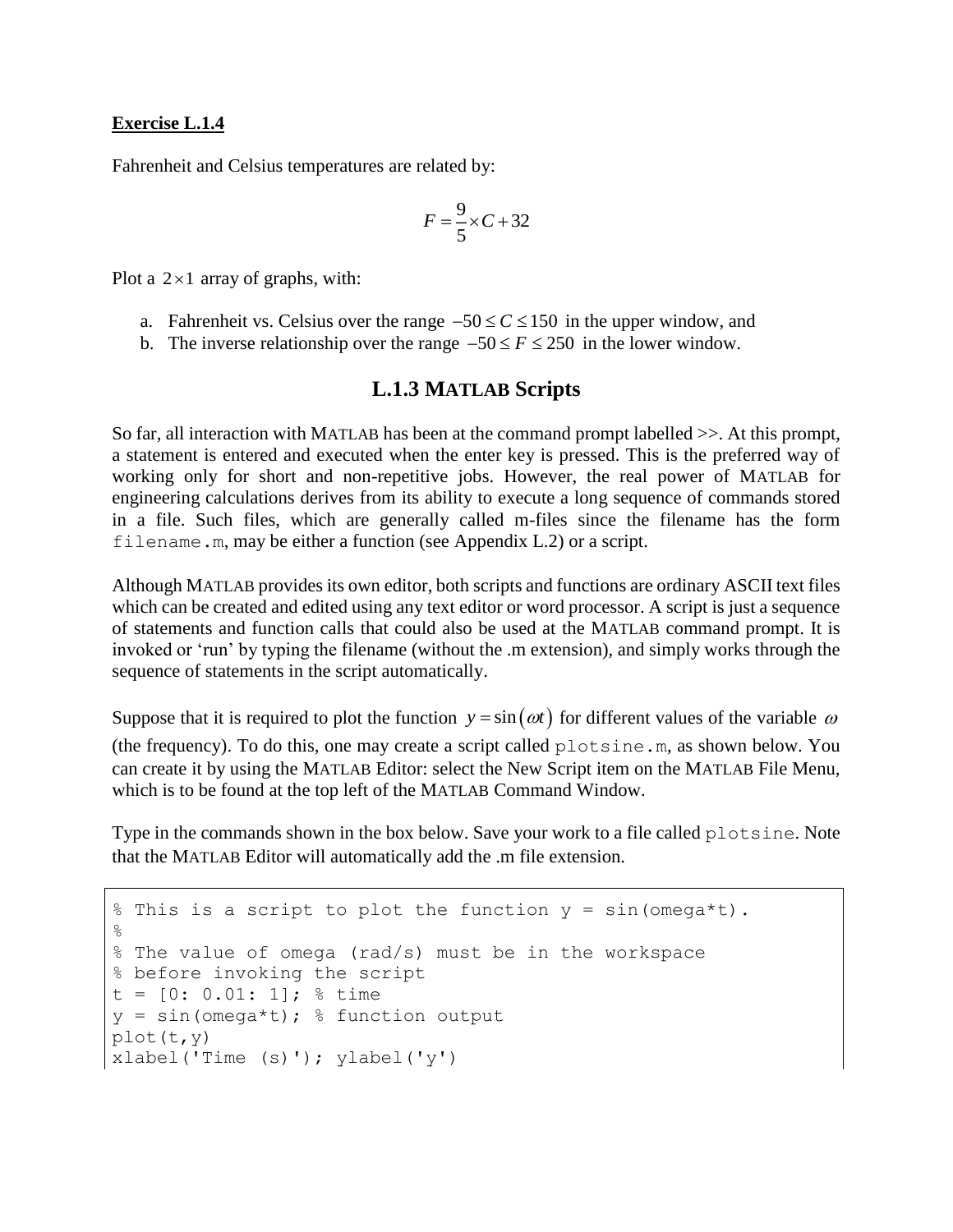```
title('Plot of y = sin(omega^*t)')
grid
```


*Important!* At this stage, the commands in the box above should be saved in a text file. They should *not* be typed in the command window! This also applies to other boxed text in these notes.

Scripts should be well documented with comments, so that their purpose and functionality can be readily understood sometime after their creation. A comment begins with a %. Comments at the beginning of a script form a header which can be displayed using the help function. This is illustrated by the following example:

```
>> help plotsine
  This is a script to plot the function y = sin(\omega \theta + i).
   The value of omega (rad/s) must be in the workspace
   before invoking the script
```
If this help message does not appear, it may be because you have saved the file to a different location from the current MATLAB workspace. For example, if you saved the file to h:\myfiles\plotsine.m, then you must change to this directory using the cd command, as follows, before continuing:

```
>> cd h:\myfiles 
>> help plotsine
```
Next, type in a value for omega:

 $\gg$  omega=10

omega =

10

Finally enter the name of your script in the command window and press the  $k$  key.

>> plotsine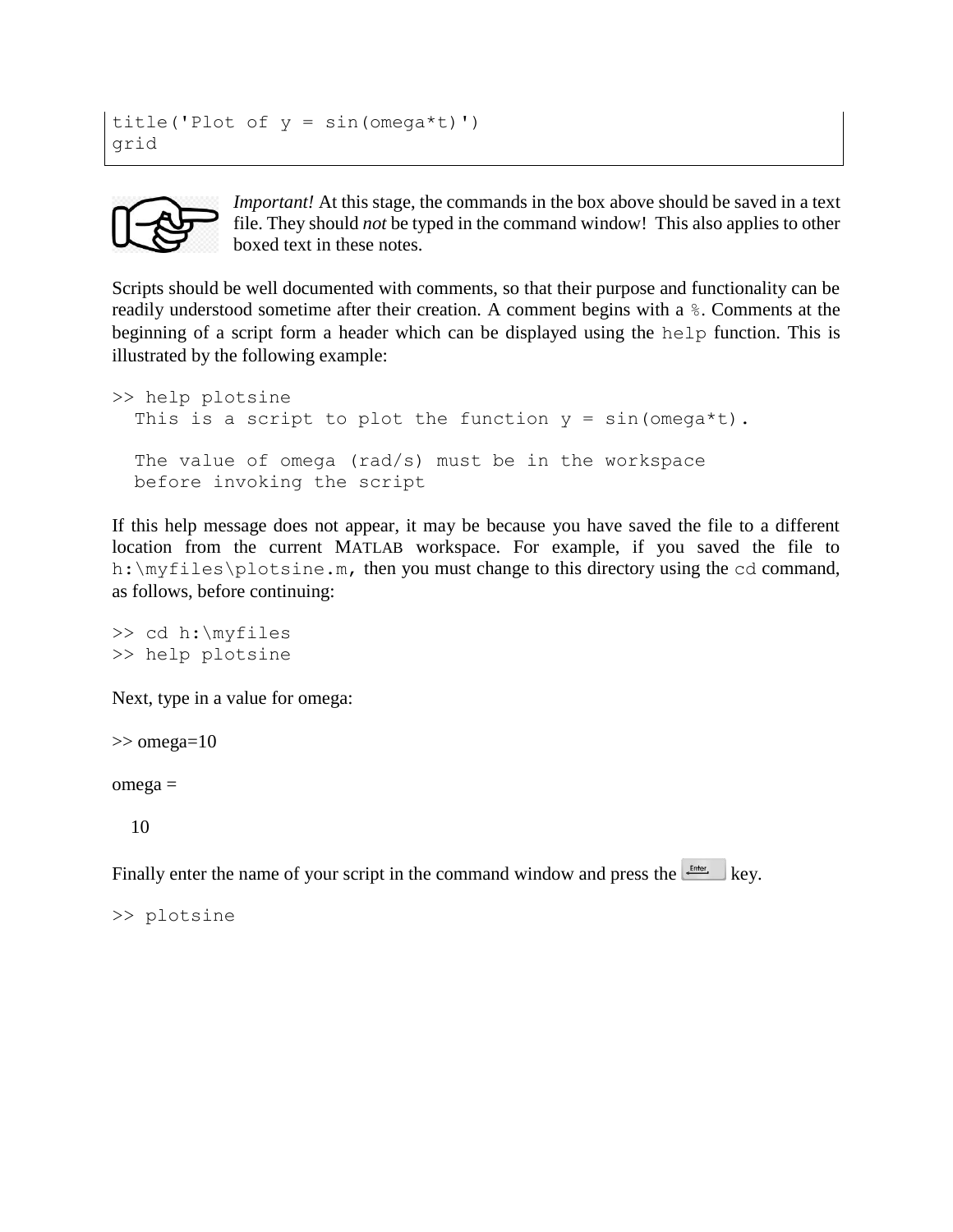

If you wish to change the value of omega, you should 're-run' the script to update the plot, as shown below:



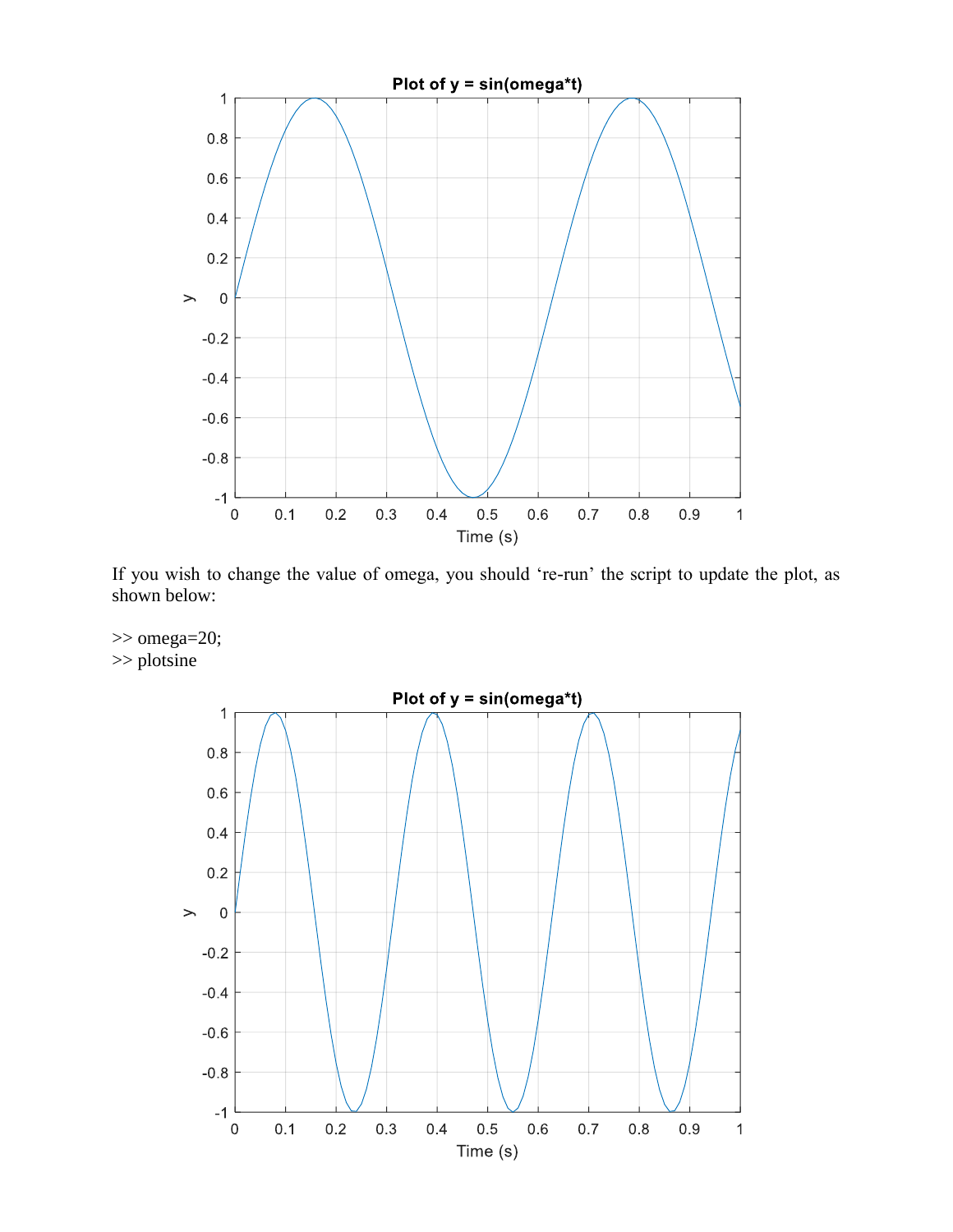MATLAB program outputs can be made more informative by using the disp function. The purpose of this function is to display text or variable values on screen. Another useful function is format compact, which reduces the number of spaces that MATLAB inserts. The normal display is obtained by using the function format loose. Use of these functions is illustrated in the following example. Create a script for the following boxed text and save as an m-file called example.m

```
% Example Script
format compact
length = [5 10 3 2]; width = [1 5 2 0.5];
area = length.*width;disp(' length width area')
disp(' m m sq m') 
disp([length' width' area'])
```
The program is then run by typing its filename at the MATLAB command prompt:

| >> example |        |         |
|------------|--------|---------|
| length     | width  | area    |
| m          | m      | sq m    |
| 5.0000     | 1.0000 | 5.0000  |
| 10.0000    | 5.0000 | 50.0000 |
| 3.0000     | 2.0000 | 6.0000  |
| 2.0000     | 0.5000 | 1.0000  |

Note that the elements of the array variables length, width and area have been printed out as columns rather than rows. The apostrophe after the name changes the array from a row to a column, i.e., vector transpose (see Section L.1.2.6 above). In fact, the expression [length' breadth' area'] creates a matrix comprising these three columns.

## **L.1.3.1 For Loops**

A for loop allows a statement, or group of statements, to be repeated a predetermined number of times. For example:

```
>> for i=1:5; x(i) = i \times 2; end
>> x
x = 2 4 6 8 10
```
In the above example,  $i \times 2$  is assigned to the elements of the array x, where  $i = 1$  to 5. Notice that three statements have been written on one line, terminated by a semicolon to suppress printing during the loop. The  $\times$  at the end displays the final result. Note that each for statement must be matched with an end to close the loop.

## **L.1.3.2 Conditional Statements**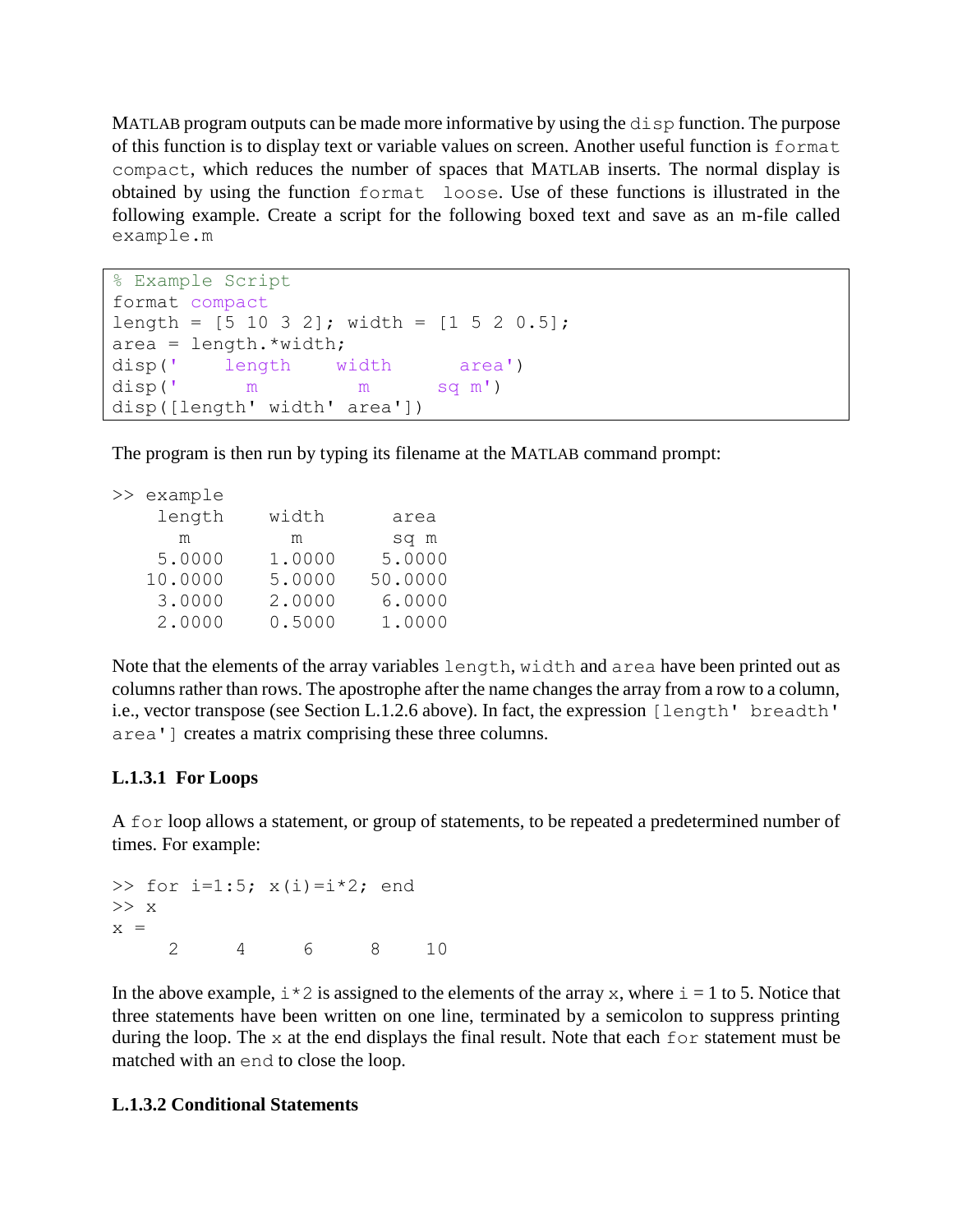The MATLAB function if conditionally executes statements. The simple form is,

```
if expression
     statements
else
     statements
end
```
Both loops and conditional statements are most useful as part of a computer program – in other words, as a way of controlling what happens in a MATLAB script.

The following program illustrates both loops and conditional statements. The example is rather arbitrary, but study it carefully and experiment until you are confident about how these programming constructs work. Store this as a script file example.m

Notice that use has been made of the MATLAB function size which returns the number of rows and columns in the two-dimensional array x. In this program,  $m = 1$  since x is a single row, while  $n = 21$ . This saves the trouble of manually counting the number of elements in x.

```
% This is a script to identify membership of the open
% set \{x:abs(x-3) \leq 5\} and the closed set \{x:abs(x-3) \leq 5\}x = [-10:1:10]; [m, n] = size(x);for i=1:n
    if abs(x(i) - 3) < 5yopen(i)=1; else
        yopen(i)=0; end
    if abs(x(i) - 3) \le 5yclosed(i)=1; else
        yclosed(i)=0; end
end
disp(' x yopen yclosed');
disp([x' yopen' yclosed'])
```
>> example x yopen yclosed  $-10$  0 0  $-9$  0 0  $-8$  0 0 -7 0 0  $-6$  0 0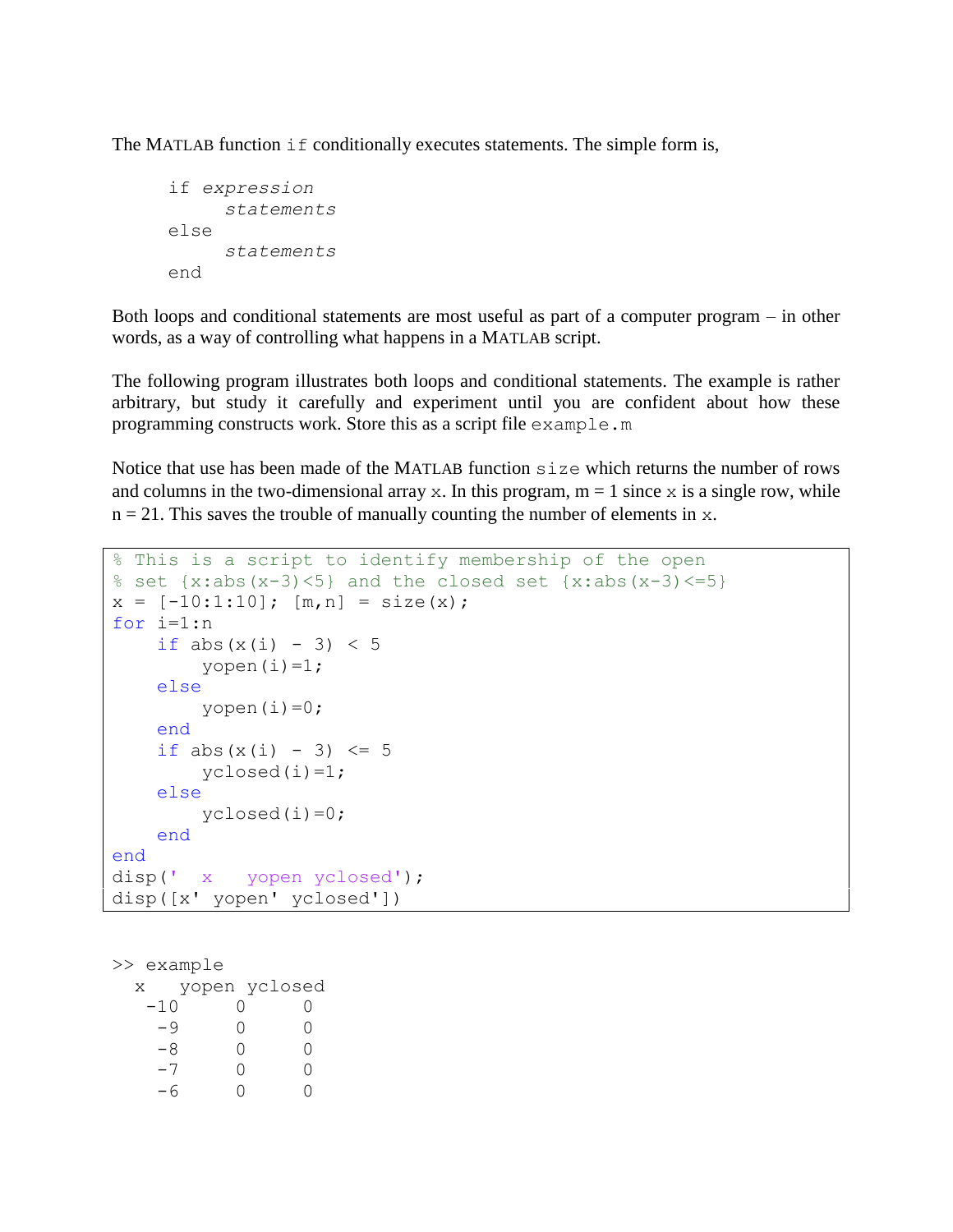| $-5$                                  | 0                                            | 0              |
|---------------------------------------|----------------------------------------------|----------------|
| $-4$                                  | $\circ$                                      | $\circ$        |
|                                       | $\circ$                                      |                |
| $-3$ $-2$ $1$ 0 $1$ 2 $3$ 4 5 6 7 8 9 | $\overline{0}$                               |                |
|                                       | $\mathbf{1}$                                 |                |
|                                       |                                              |                |
|                                       | $\frac{1}{1}$                                |                |
|                                       | $\mathbf{1}$                                 |                |
|                                       | $\begin{array}{c}\n1 \\ 1 \\ 1\n\end{array}$ |                |
|                                       |                                              |                |
|                                       |                                              |                |
|                                       |                                              |                |
|                                       |                                              |                |
|                                       |                                              |                |
|                                       | $\begin{array}{c} 1 \\ 0 \\ 0 \end{array}$   | 01111111111100 |
| 10                                    | $\overline{O}$                               |                |

## **1.3.3 External data**

MATLAB can import data in a number of formats, including simple text, spreadsheet files, image files, sound files and even movies. The load command is used to import ASCII text. Typically, such a file contains data collected from an engineering device or other system of interest. For example, use Windows Notepad or the MATLAB Editor to create the following file called test.dat and save it to the PC hard drive or your own flash drive. Here, the first column might be the time, while the second column is a measurement, say a voltage. The data file should contain only numbers separated by commas or spaces:

10, 8 20, 11 30, 16 40, 15 50, 18

>> load test.dat  $>>$  who

Your variables are:

i m n test x yclosed yopen

Note that the file extension.  $\det$  is required to load the data, but by default MATLAB then assigns the data to a variable name that does *not* include the file extension. If you encounter a file-notfound error, then use the cd command to make sure that the working directory contains the data file in question. Alternatively, use the full path when loading the data; for example: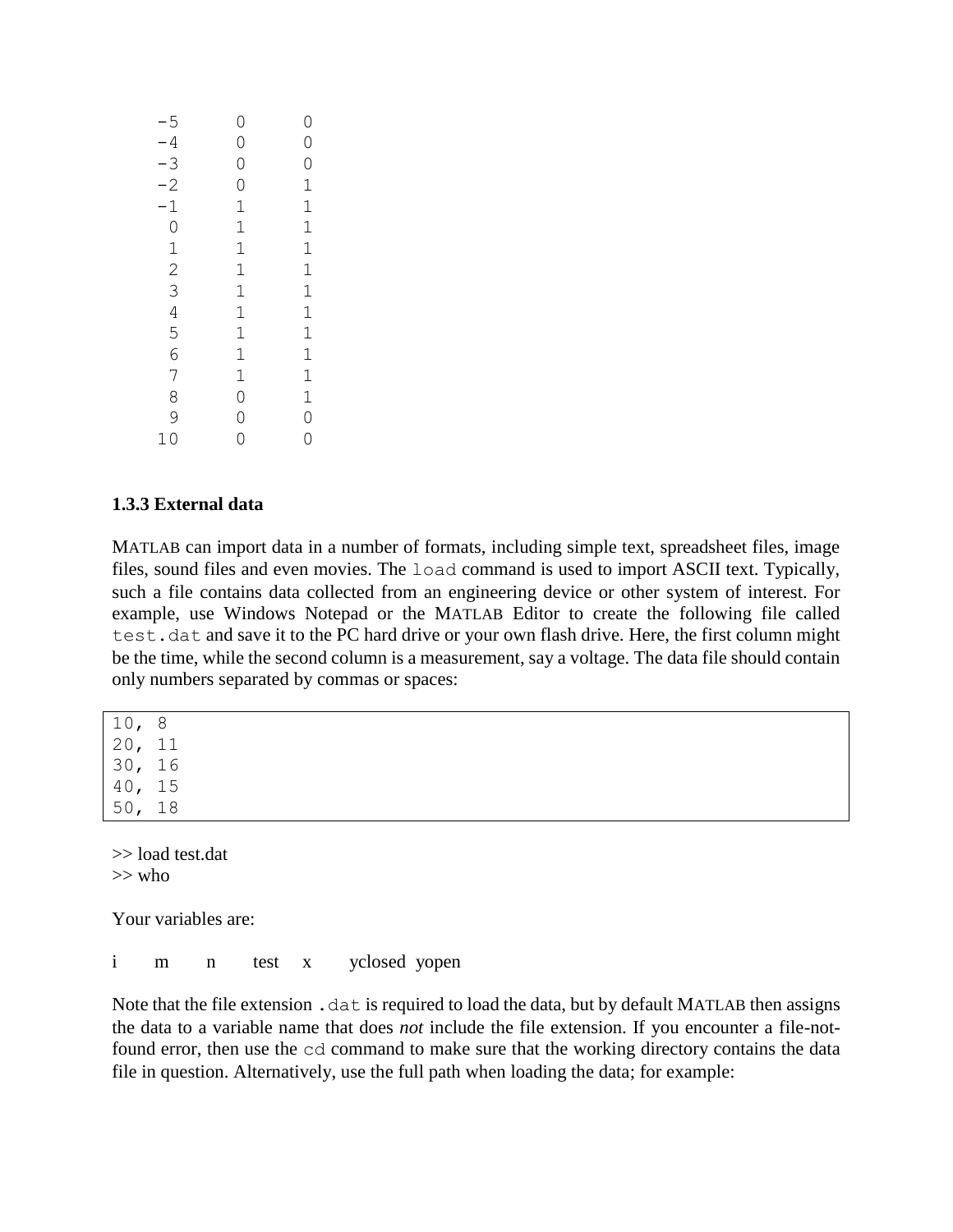>> load h:\myfiles\data\test.dat

#### **L.1.3.4 Matrix Elements**

The test variable above is a 5 by 2 matrix, i.e., 5 rows and 2 columns. Individual elements of this matrix may be extracted as illustrated below:

```
\gg test(3,2)
ans =
     16
```
Recall that ans is the default variable name. As usual, you can assign the result to a named variable by using the equals symbol. Also, the colon character is used to assign an entire row or column:

```
\gg test(3, :)
ans = 30 16
\gg test(:,2)
ans =
       8
     11
     16
     15
     18
```
The final example plots the second column against the first column:

```
\gg plot(test(:,1),test(:,2))
```